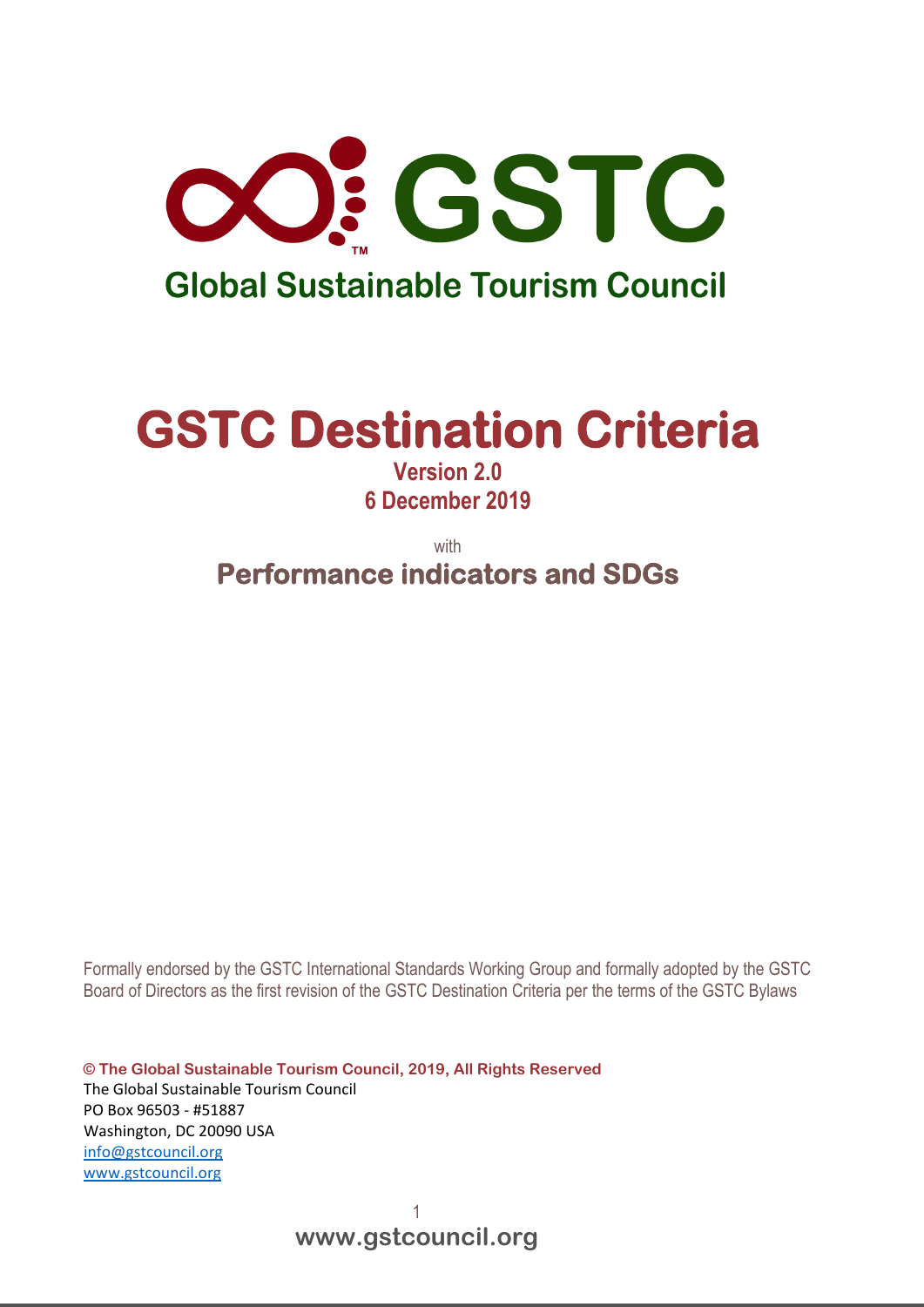

### **Preamble**

The Global Sustainable Tourism Council (GSTC) Criteria were created to provide a common understanding of sustainable tourism. The GSTC Destinations Criteria – known informally also as "GSTC-D" -- are the minimum that any tourism destination should aspire to reach. They are organized around four main themes: sustainable management; socio-economic impacts; cultural impacts; and environmental impacts. They have applicability to the entire tourism sector.

The GSTC Criteria have been developed and revised while striving to adhere to the Standard-Setting Code of the ISEAL Alliance, the body recognized to provide guidance on international norms for developing sustainability standards in all sectors. The most recent revision of the GSTC-D took place in 2019 and was based on two rounds of stakeholder consultation. Information on the development of the criteria and plans for future revisions are available on [www.gstcouncil.org.](http://www.gstcouncil.org/)

#### **What are the Criteria for?**

Some of the uses of the GSTC Destination Criteria include the following:

- Serve as the basis for certification for sustainability
- Serve as basic guidelines for destinations that wish to become more sustainable
- Help consumers identify sound sustainable tourism destinations
- Serve as a common denominator for information media to recognize destinations and inform the public regarding their sustainability
- Help certification and other voluntary destination level programs ensure that their standards meet a broadly accepted baseline
- Offer governmental, non-governmental, and private sector programs a starting point for developing sustainable tourism requirements
- Serve as basic guidelines for education and training bodies, such as tourism schools and universities
- Demonstrate leadership that inspires others to act.

The Criteria indicate what should be done, not how to do it or whether the goal has been achieved. This role is fulfilled by performance indicators, associated educational materials, and access to tools for implementation, all of which are an indispensable complement to the GSTC Criteria.

#### **To whom do the Criteria apply?**

The GSTC-D have been designed for destinations<sup>[1](#page-1-0)</sup>. The criteria do not relate to a single body but rather to a named place that can be uniquely identified. The criteria simply require that the condition described pertains in that destination, irrespective of what body may be responsible for it or how or by whom any related action is implemented.

<span id="page-1-0"></span> $1$  A destination has been defined by the World Tourism Organization (UNWTO) as: "A physical space with or without administrative and/or analytical boundaries in which a visitor can spend an overnight. It is the cluster (co-location) of products and services, and of activities and experiences along the tourism value chain and a basic unit of analysis of tourism. A destination incorporates various stakeholders and can network to form larger destinations".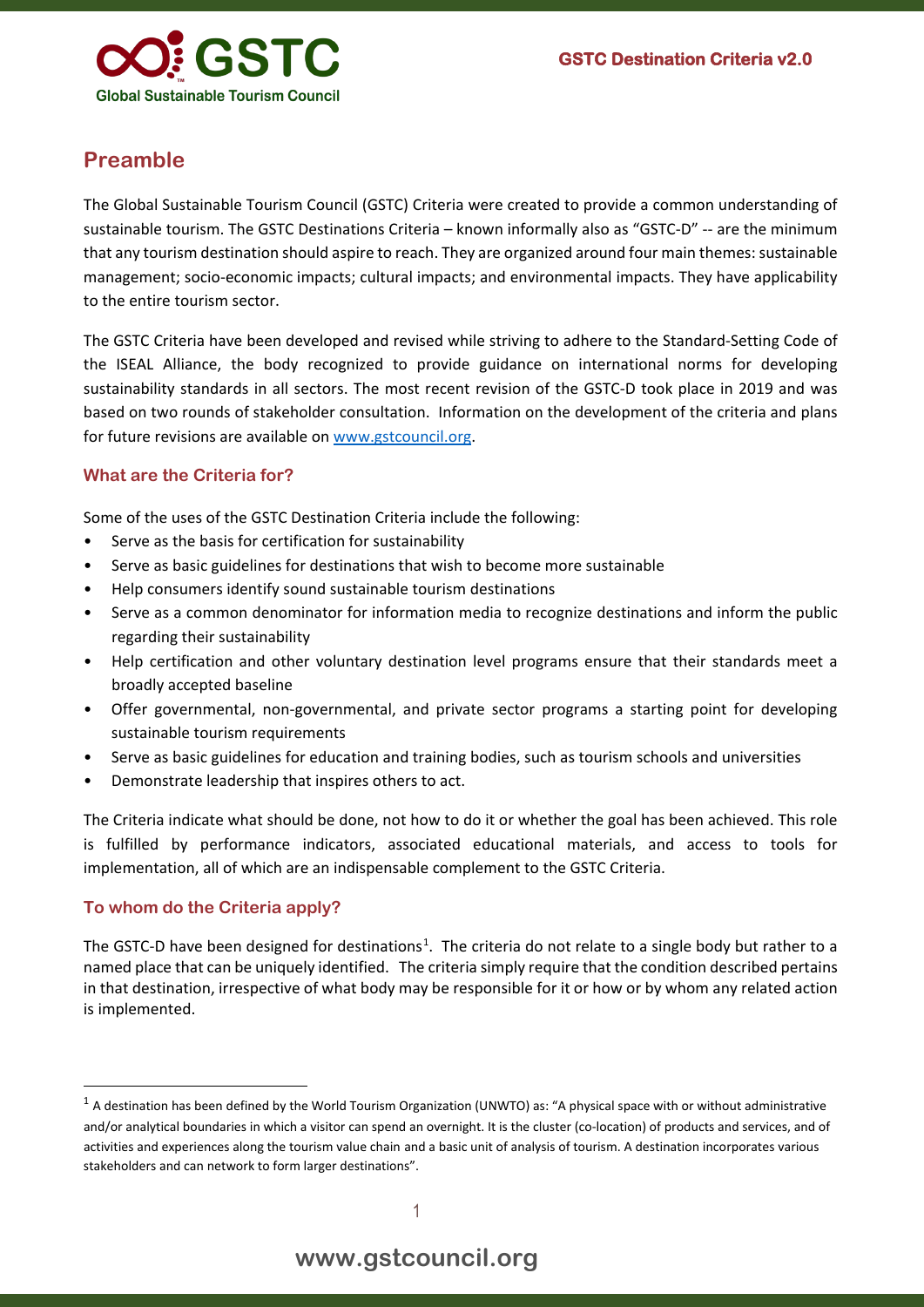

The scope of the GSTC-D is broad and the Criteria can be applied to a wide range of destinations. They may be in any part of the world and of any type (e.g. urban, rural, mountain, coastal or mixed). The criteria can relate to large destinations (e.g. sizeable cities or regions) and to small ones (e.g. national parks, clusters of local communities, etc.).

While the GSTC-D relate to the place, not to a body, many of the criteria may nevertheless be taken up by and applied through a destination management organisation which is responsible for a coordinated approach to sustainable tourism within the destination. The existence of such an organisation is a central requirement of the GSTC-D, as stipulated in Criterion A1. It should be noted that such an organisation is not necessarily a local authority or public sector body and requires the involvement of both the public and private sector.

Some of the criteria refer to enterprises. These may be individual businesses but they may also be other forms of facility, operation and undertaking. For example they could include museums, festivals, public buildings and monuments, not only commercial businesses such as hotels or paid attractions.

#### **Performance indicators and SDGs**

The performance indicators presented here are designed to provide guidance in measuring compliance with the criteria. They are not intended to be the definitive set or all-inclusive, but to provide a solid sample set for users of the GSTC C-D in developing their own indicator sets. The performance indicators essentially provide a suggested list of circumstances, factors, evidence and actions to be looked for in a destination in assessing compliance with the criteria.

Application of the criteria will help a destination to contribute towards the 2030 Agenda for Sustainable Development and the 17 Sustainable Development Goals. Against each of the criteria, one or more of the 17 SDGs is identified, to which it most closely relates.

#### **Language and Translations**

English is the official language of the GSTC Criteria and its related system.

Translations into other languages appearing on the GSTC website or elsewhere are to be used for training and awareness purposes and are not authorized for usage in technical programs including certification and accreditation except where specifically stipulated by formal agreement between the GSTC or its authorized Accreditation Body and the standard owner and/or Certification Body. In the case of authorized usage of a language other than English, any doubt regarding interpretation of the Criteria shall revert to the official English language version.

#### **Transition period**

The transition periods for replacing GSTC Destination Criteria v1.0 with v2.0 are based on function, as follows:

- For purposes of policy-setting, training, and any other purposes not related to certification, v2.0 should be used with immediate effect
- Owners of GSTC-Recognized destination/community standards shall have a period of two years to comply with the new v2.0, up to  $31<sup>st</sup>$  December 2021. Owners may wish to adapt their standard to the revisions earlier, but should do so no later than June 30th, 2021, to allow time for any necessary adjustments per GSTC's review of the compliance of those changes.
- Certification Bodies that were accredited to certify destinations to GSTC Destination Criteria v1.0 must have the revised v2.0 fully integrated into the certification system with evidence of past application of it by December 31st, 2021. Their normal maintenance of accredited status shall not be delayed during the transition period. New applicants for Accreditation after December 2019 must ensure that they are using GSTC-D v2.0, or a GSTC-Recognized standard that is equivalent to v2.0, prior to submitting an application for Accreditation.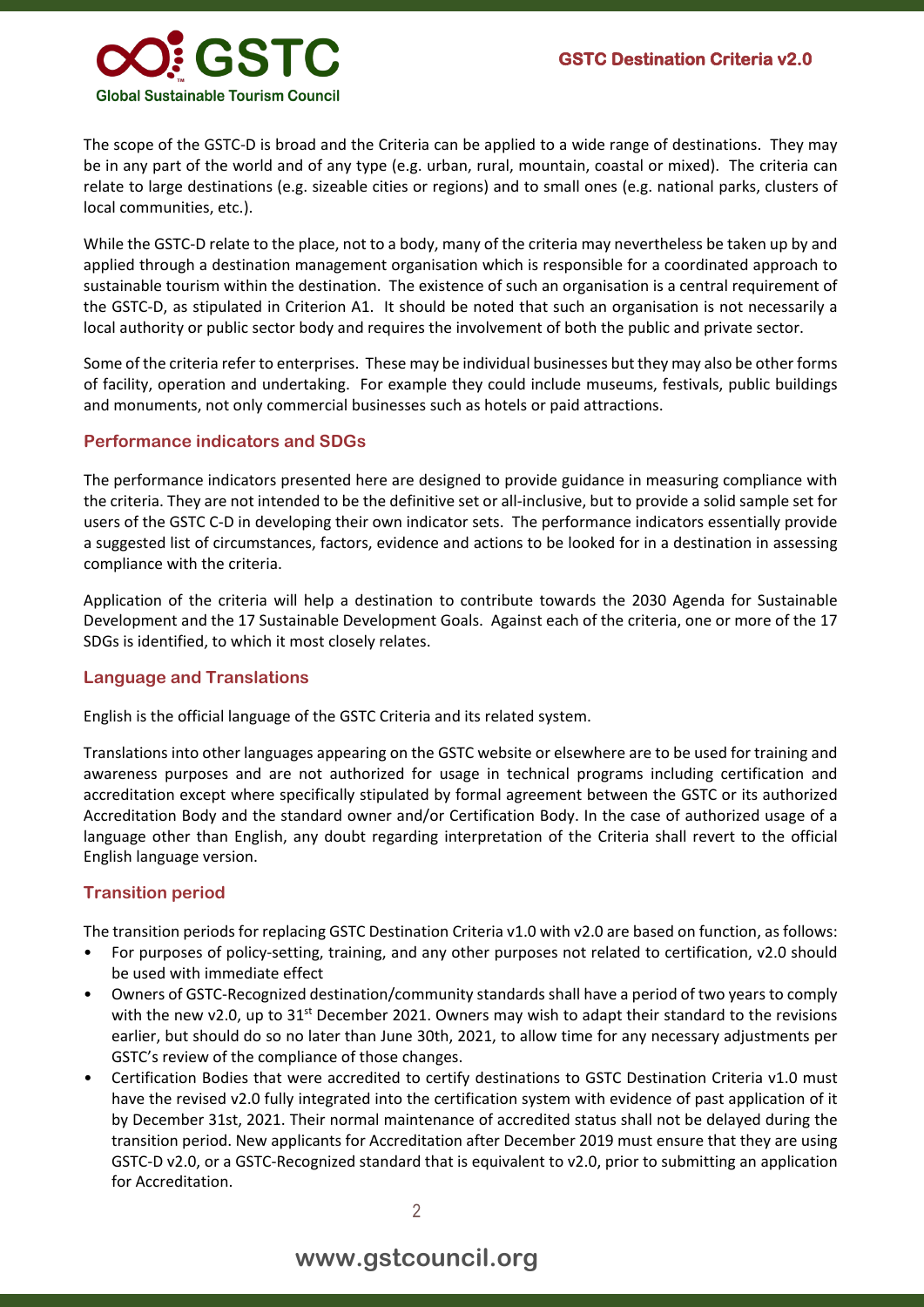

#### **Revisions to the GSTC Criteria**

This version (v2.0) has been formally adopted by the Board of the Directors as the definitive version of the GSTC Destination Criteria (GSTC-D), as from 6 December 2019.

This version of the GSTC Destination Criteria (v2.0) is the 1<sup>st</sup> revision since their December 2013 formal release.

GSTC shall conduct periodic reviews of no less than five years after the previous revision to determine whether the current version remains relevant and whether and when a formal revision process should commence. The next such review shall likely take place approximately December 2024. GSTC welcomes comment on the Criteria at any time via the Criteria section of [www.gstcouncil.org.](http://www.gstcouncil.org/) Should comments provide evidence of need to conduct a review earlier than December 2024, GSTC may conduct a review at an earlier date.

#### **The structure of the criteria**

The criteria are in four sections, each with two or three sub-sections, as shown below. The order of the sections and sub-sections in no way indicates the relative importance of each topic.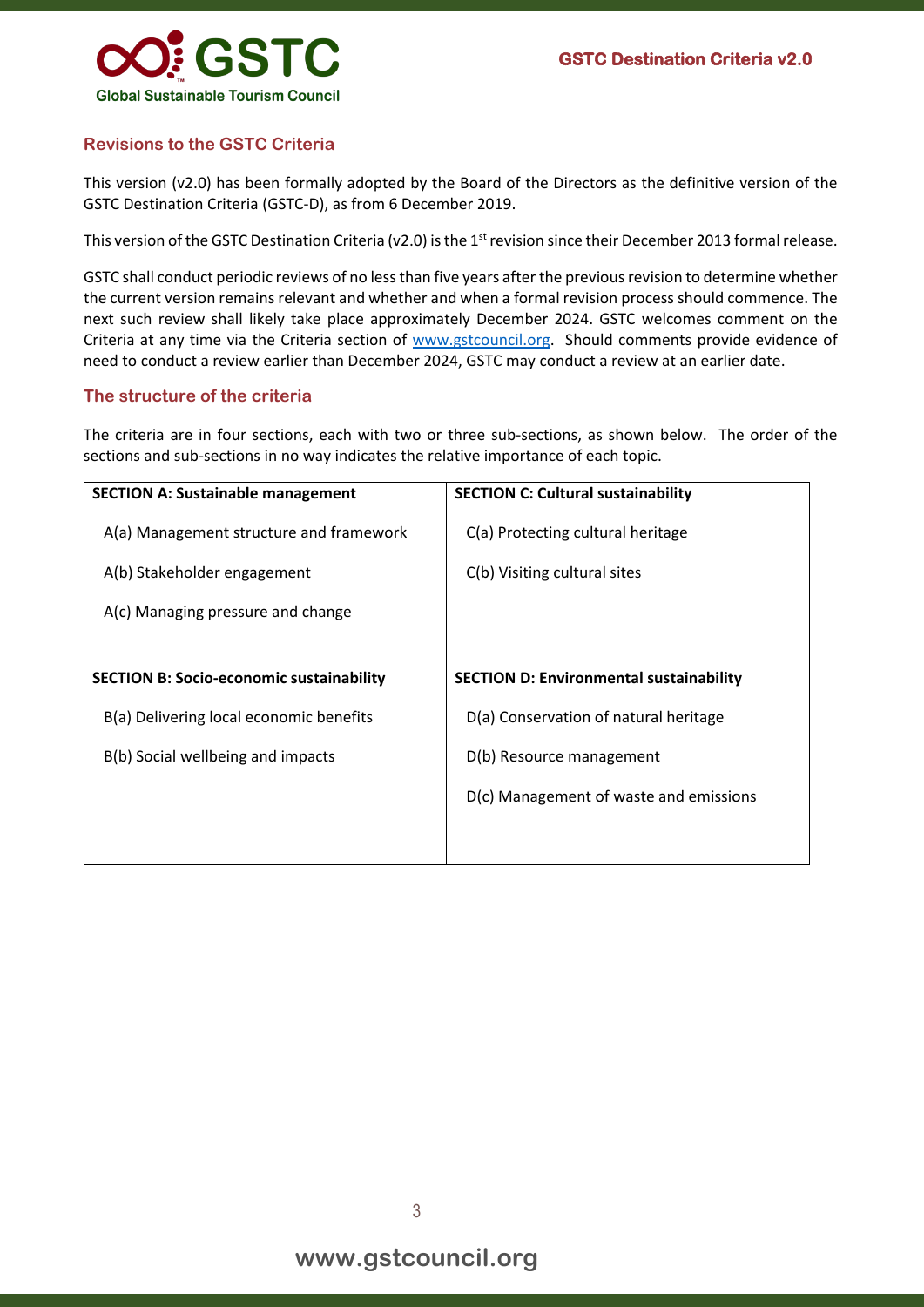

## **GSTC DESTINATION CRITERIA v2.0**

| <b>Criteria</b>                                                                                                                                                                                                                                                                                                                                                                                                                                                                                                                                                                                                                                                                                                                | <b>Indicators</b>                                                                                                                                                                                                                                                                                                                                                                                                                                                                                                                     | <b>SDGs</b>                                                   |
|--------------------------------------------------------------------------------------------------------------------------------------------------------------------------------------------------------------------------------------------------------------------------------------------------------------------------------------------------------------------------------------------------------------------------------------------------------------------------------------------------------------------------------------------------------------------------------------------------------------------------------------------------------------------------------------------------------------------------------|---------------------------------------------------------------------------------------------------------------------------------------------------------------------------------------------------------------------------------------------------------------------------------------------------------------------------------------------------------------------------------------------------------------------------------------------------------------------------------------------------------------------------------------|---------------------------------------------------------------|
| <b>SECTION A: Sustainable management</b>                                                                                                                                                                                                                                                                                                                                                                                                                                                                                                                                                                                                                                                                                       |                                                                                                                                                                                                                                                                                                                                                                                                                                                                                                                                       |                                                               |
| A(a) Management structure and framework                                                                                                                                                                                                                                                                                                                                                                                                                                                                                                                                                                                                                                                                                        |                                                                                                                                                                                                                                                                                                                                                                                                                                                                                                                                       |                                                               |
| A1 Destination management responsibility<br>The destination has an effective organization,<br>department, group, or committee responsible<br>for a coordinated approach to sustainable<br>tourism, with involvement by the private<br>sector, public sector and civil society. This<br>group has defined responsibilities, oversight,<br>and implementation capability for the<br>management of socio-economic, cultural and<br>environmental issues. The group is adequately<br>funded, works with a range of bodies in<br>delivering destination management, has access<br>to sufficient staffing (including personnel with<br>experience in sustainability) and follows<br>principles of sustainability and transparency in | Documentary evidence showing relevant make-up<br>а.<br>and responsibilities of the group.<br>A financial plan and budget showing current and<br>b.<br>future funding sources.<br>Evidence of links and engagement with other<br>c.<br>bodies.<br>Records of permanent staff and contracted<br>d.<br>personnel, indicating relevant experience.<br>Management guidelines and processes, which<br>e.<br>demonstrate awareness and adherence to<br>sustainability principles and transparency in<br>operations and letting of contracts. | PEACE, JUSTICI<br>AND STRONG<br>PARTNERSHIPS<br>For the Goals |
| its operations and transactions.<br>A2 Destination management strategy and<br>action plan<br>The destination has established and is<br>implementing a multi-year destination<br>management strategy and action plan that is<br>publicly available, is suited to its scale, was<br>developed with stakeholder engagement and is<br>based on sustainability principles. The strategy<br>includes an identification and assessment of<br>tourism assets and considers socio-economic,<br>cultural and environmental issues and risks.                                                                                                                                                                                             | A published document setting out the current<br>a.<br>destination strategy and action.<br>The strategy/plan clearly visible and available on-<br>b.<br>line.<br>Evidence of stakeholder consultation, meetings<br>c.<br>etc. in developing the plan.<br>Reference to sustainability principles and an<br>d.<br>assessment of assets, issues and risks, contained<br>in the strategy and action plan.                                                                                                                                  | PARTNERSHIPS<br>For the Goals                                 |
| The strategy relates to and influences wider<br>sustainable development policy and action in<br>the destination.                                                                                                                                                                                                                                                                                                                                                                                                                                                                                                                                                                                                               | Specific references in the strategy/action plan to<br>e.<br>wider sustainable development policy (including<br>pursuit of the SDGs), and vice versa.                                                                                                                                                                                                                                                                                                                                                                                  |                                                               |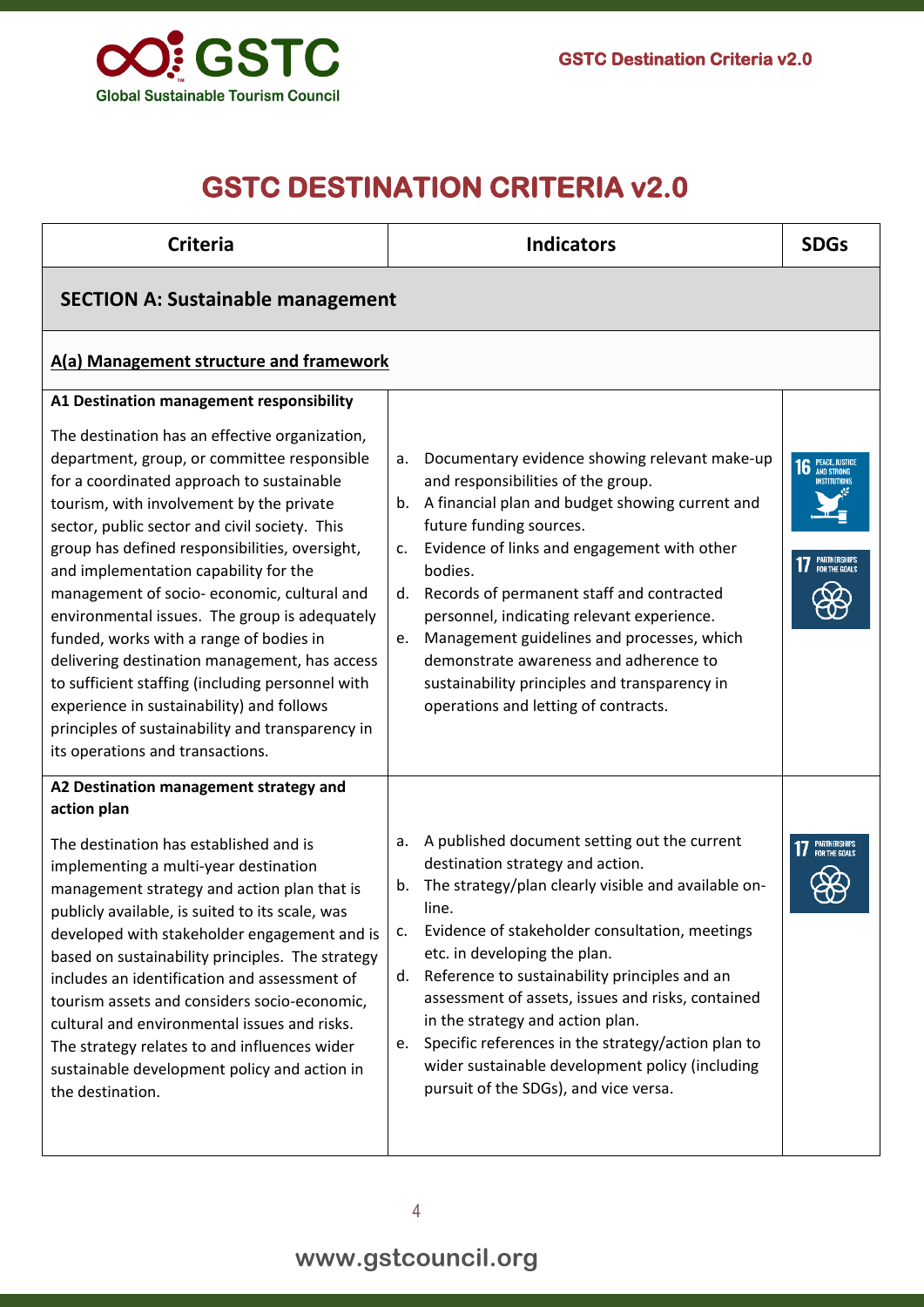

| A3 Monitoring and reporting                                                                                                                                                                                                                                                                             |                |                                                                                                                                                                                                                                                                                                                                                                     |                                                            |
|---------------------------------------------------------------------------------------------------------------------------------------------------------------------------------------------------------------------------------------------------------------------------------------------------------|----------------|---------------------------------------------------------------------------------------------------------------------------------------------------------------------------------------------------------------------------------------------------------------------------------------------------------------------------------------------------------------------|------------------------------------------------------------|
| The destination is implementing a system to<br>monitor and respond to socio-economic,<br>cultural and environmental issues and impacts<br>arising from tourism. Actions and outcomes<br>are regularly monitored, evaluated and<br>publicly reported. The monitoring system is<br>periodically reviewed. | а.<br>b.<br>d. | Specific quantifiable socio-economic, cultural and<br>environmental indicators and targets identified.<br>Measurement against these indicators, with<br>results recorded and publicised at least annually.<br>Written evidence of monitoring and reporting of<br>actions and outcomes.<br>Previous reviews of monitoring system and<br>schedule for future reviews. | <b>RESPONSIBLE</b><br>CONSUMPTION<br><b>AND PRODUCTION</b> |

#### **A(b) Stakeholder engagement**

| A4 Enterprise engagement and sustainability                                                                                                                                                                                                                                                                                                                                                                                                                                                                                  |                      |                                                                                                                                                                                                                                                                                                                                                                                                                                           |                               |
|------------------------------------------------------------------------------------------------------------------------------------------------------------------------------------------------------------------------------------------------------------------------------------------------------------------------------------------------------------------------------------------------------------------------------------------------------------------------------------------------------------------------------|----------------------|-------------------------------------------------------------------------------------------------------------------------------------------------------------------------------------------------------------------------------------------------------------------------------------------------------------------------------------------------------------------------------------------------------------------------------------------|-------------------------------|
| standards                                                                                                                                                                                                                                                                                                                                                                                                                                                                                                                    |                      |                                                                                                                                                                                                                                                                                                                                                                                                                                           |                               |
| The destination regularly informs tourism-<br>related enterprises about sustainability issues<br>and encourages and supports them in making<br>their operations more sustainable. The<br>destination promotes the adoption of<br>sustainability standards, promoting the<br>application of GSTC-I Recognized standards                                                                                                                                                                                                       | а.<br>b.<br>c.       | Evidence of regular communication of<br>sustainability issues to tourism-related businesses<br>(Media, meetings, direct contact etc.).<br>Sustainability support and advice to tourism-<br>related business - available and promoted.<br>Number and percentage of businesses certified<br>against tourism sustainability standards (and                                                                                                   | 2 RESPONSIBLE                 |
| and GSTC-I Accredited certification schemes<br>for tourism enterprises, where available. The                                                                                                                                                                                                                                                                                                                                                                                                                                 |                      | whether GSTC recognised/accredited), with<br>targets for wider outreach.                                                                                                                                                                                                                                                                                                                                                                  |                               |
| destination publicizes a list of sustainability                                                                                                                                                                                                                                                                                                                                                                                                                                                                              | d.                   | Evidence of promotion of certification schemes.                                                                                                                                                                                                                                                                                                                                                                                           |                               |
| certified enterprises.                                                                                                                                                                                                                                                                                                                                                                                                                                                                                                       | e.                   | List of tourism-related certified enterprises, kept<br>up to date.                                                                                                                                                                                                                                                                                                                                                                        |                               |
| A5 Resident engagement and feedback                                                                                                                                                                                                                                                                                                                                                                                                                                                                                          |                      |                                                                                                                                                                                                                                                                                                                                                                                                                                           |                               |
| The destination enables and promotes public<br>participation in sustainable destination<br>planning and management. Local<br>communities' aspirations, concerns and<br>satisfaction with tourism sustainability and<br>destination management are regularly<br>monitored and publicly reported, and action is<br>taken in response to them. The destination<br>has a system to enhance local understanding<br>of sustainable tourism opportunities and<br>challenges and to build the capacity of<br>communities to respond. | a.<br>b.<br>C.<br>e. | Evidence of the promotion and facilitation of<br>public participation in destination<br>planning/management.<br>Information on the type and level of such<br>participation.<br>Surveys of residents and other systematic<br>feedback mechanisms, covering tourism issues.<br>d. Evidence of action taken in response to residents'<br>feedback.<br>Programme of information, education and<br>training on tourism provided for residents. | PARTNERSHIPS<br>For the Goals |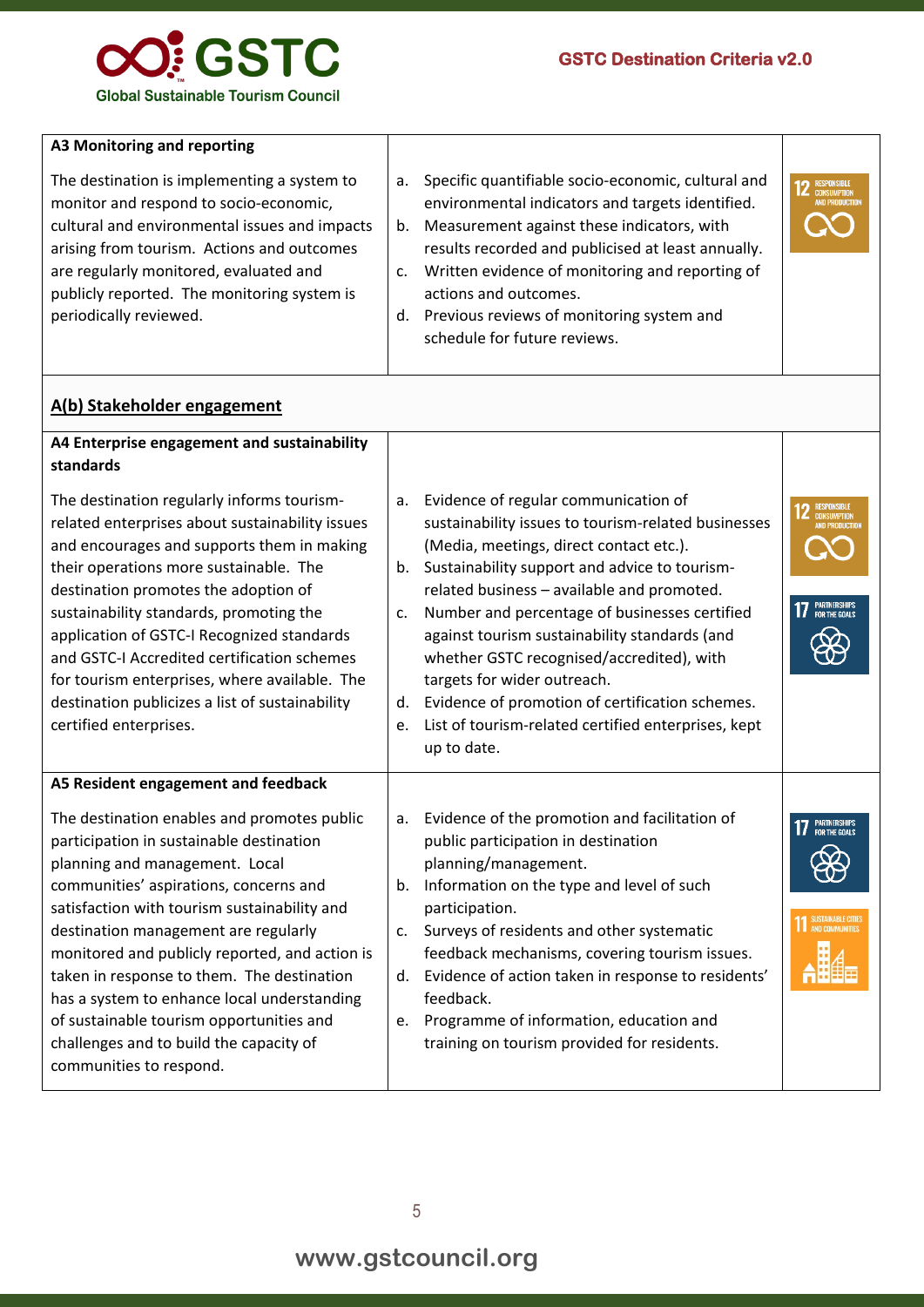

| A6 Visitor engagement and feedback                                                                                                                                                                                                                                                                                                                        |                                        |                                                                                                                                                                                                                                                                                                                                                    |                                        |
|-----------------------------------------------------------------------------------------------------------------------------------------------------------------------------------------------------------------------------------------------------------------------------------------------------------------------------------------------------------|----------------------------------------|----------------------------------------------------------------------------------------------------------------------------------------------------------------------------------------------------------------------------------------------------------------------------------------------------------------------------------------------------|----------------------------------------|
| The destination has a system to monitor and<br>publicly report visitor satisfaction with the<br>quality and sustainability of the destination<br>experience and, if necessary, to take action in<br>response. Visitors are informed about<br>sustainability issues in the destination and the<br>part that they can play in addressing them.              | a.<br>$b_{\cdot}$<br>$C_{\star}$<br>d. | Visitor surveys (and other feedback mechanisms)<br>- carried out and reported.<br>Surveys and feedback includes visitor reaction to<br>sustainability issues.<br>Evidence of actions taken in response to visitor<br>survey/feedback findings.<br>Examples of visitor information that covers<br>sustainability issues and how to respond to them. | <b>RESPONSIBLE</b><br>SUSTAINARLE CITY |
| A7 Promotion and information                                                                                                                                                                                                                                                                                                                              |                                        |                                                                                                                                                                                                                                                                                                                                                    |                                        |
| Promotion and visitor information material<br>about the destination is accurate with regard<br>to its products, services, and sustainability<br>claims. Marketing messages and other<br>communications reflect the destination's<br>values and approach to sustainability and treat<br>local communities and natural and cultural<br>assets with respect. | a.<br>b.<br>$\mathsf{C}$ .             | Current information and promotional material<br>with appropriate content.<br>A process exists for checking the accuracy and<br>appropriateness of destination promotion and<br>information.<br>Evidence of consultation with local communities<br>and environmental and cultural bodies on<br>communications content and delivery.                 | RESPONSIBLE<br><b>AND COMMUNITIES</b>  |
| A(c) Managing pressure and change                                                                                                                                                                                                                                                                                                                         |                                        |                                                                                                                                                                                                                                                                                                                                                    |                                        |

| A8 Managing visitor volumes and activities<br>The destination has a system for visitor<br>management which is regularly reviewed.<br>Action is taken to monitor and manage the<br>volume and activities of visitors, and to reduce<br>or increase them as necessary at certain times<br>and in certain locations, working to balance the<br>needs of the local economy, community,<br>cultural heritage and environment. | a.<br>b.<br>$C_{\star}$<br>d.<br>e. | The destination management strategy and action<br>plan addresses seasonality and spread of<br>visitation.<br>Variation in visitor volumes throughout the year is<br>monitored, including in the most visited locations.<br>Impacts of visitor volumes and activities are<br>identified through observation and community<br>and stakeholder feedback.<br>Actions taken to manage visitor flows and<br>impacts.<br>Marketing strategy and selection of target<br>markets takes account of visit patterns, the<br>impact of activities and destination needs. | RESPONSIBLE<br>CONSUMPTION<br>AND PRODUCTIO<br><b>AND COMMUNITIES</b> |
|--------------------------------------------------------------------------------------------------------------------------------------------------------------------------------------------------------------------------------------------------------------------------------------------------------------------------------------------------------------------------------------------------------------------------|-------------------------------------|-------------------------------------------------------------------------------------------------------------------------------------------------------------------------------------------------------------------------------------------------------------------------------------------------------------------------------------------------------------------------------------------------------------------------------------------------------------------------------------------------------------------------------------------------------------|-----------------------------------------------------------------------|
| A9 Planning regulations and development<br>control                                                                                                                                                                                                                                                                                                                                                                       |                                     |                                                                                                                                                                                                                                                                                                                                                                                                                                                                                                                                                             |                                                                       |
| The destination has planning guidelines,<br>regulations and/or policies which control the<br>location and nature of development, require                                                                                                                                                                                                                                                                                 | a.                                  | Specific policies/regulations/ guidelines which<br>control development - documented and<br>identified by title and date.                                                                                                                                                                                                                                                                                                                                                                                                                                    |                                                                       |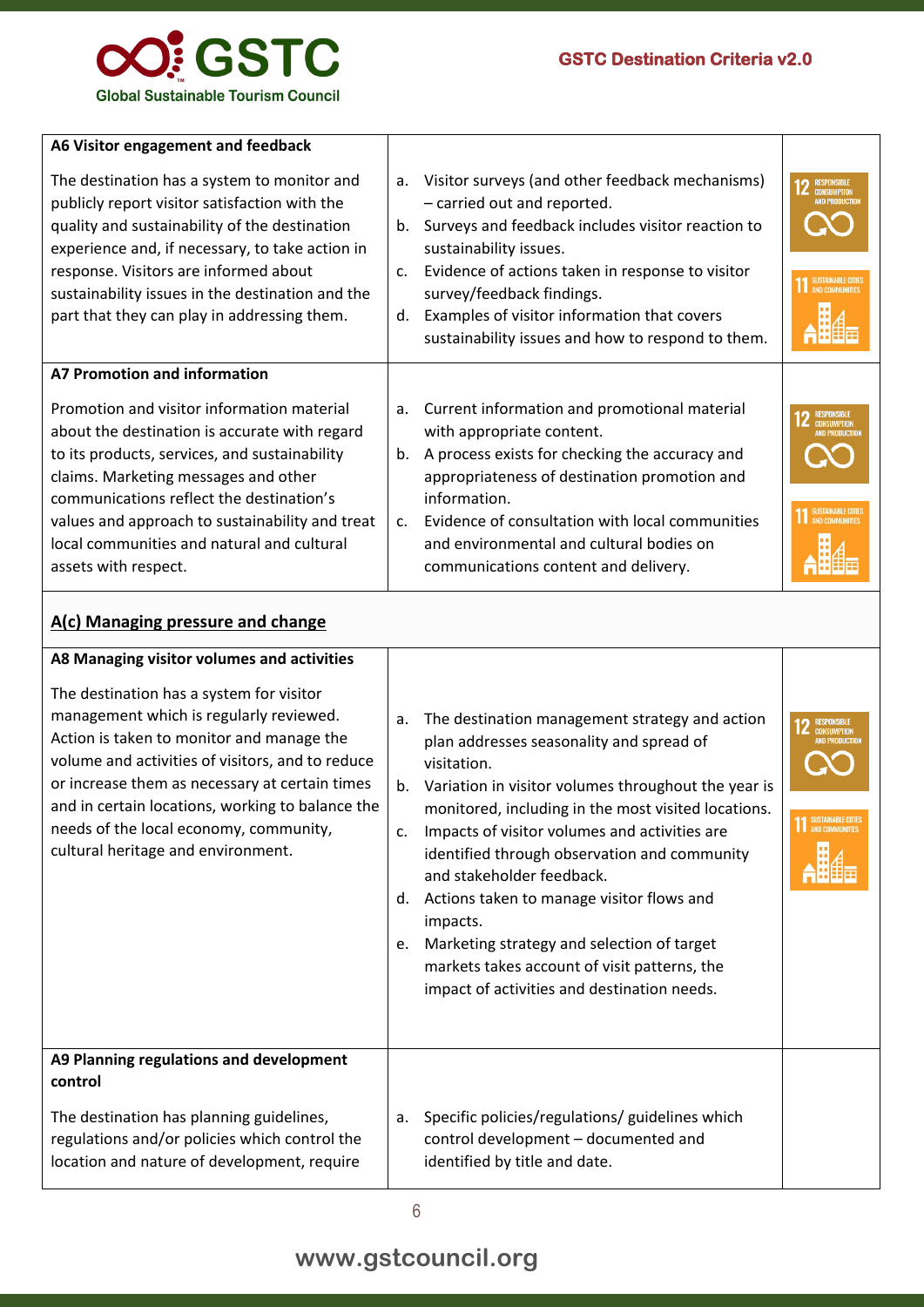

| environmental, economic, and socio-cultural<br>impact assessment and integrate sustainable<br>land use, design, construction, and demolition.<br>Regulations also apply to operations, including<br>property rental and concessions for tourism<br>purposes. The guidelines, regulations and<br>policies were created with public participation<br>and are widely communicated and enforced. | b.<br>c.<br>d.<br>e.<br>f. | Impact assessment requirements are set out,<br>covering environmental, economic, and socio-<br>cultural impacts, at sufficient scale to address long<br>term issues for the destination.<br>Specific regulations on property rental and<br>operation for tourism, with evidence of their<br>application and enforcement.<br>Evidence of public participation in the<br>development of policies/regulations/guidelines.<br>Evidence of consultation with, and consent from<br>indigenous people or minority ethnic groups<br>when tourism development has been proposed or<br>has occurred in their territories.<br>Evidence of communication and enforcement of<br>the policies/regulations/guidance, at planning,<br>development and implementation stages. |                                                   |
|----------------------------------------------------------------------------------------------------------------------------------------------------------------------------------------------------------------------------------------------------------------------------------------------------------------------------------------------------------------------------------------------|----------------------------|--------------------------------------------------------------------------------------------------------------------------------------------------------------------------------------------------------------------------------------------------------------------------------------------------------------------------------------------------------------------------------------------------------------------------------------------------------------------------------------------------------------------------------------------------------------------------------------------------------------------------------------------------------------------------------------------------------------------------------------------------------------|---------------------------------------------------|
| A10 Climate change adaptation                                                                                                                                                                                                                                                                                                                                                                |                            |                                                                                                                                                                                                                                                                                                                                                                                                                                                                                                                                                                                                                                                                                                                                                              |                                                   |
| The destination identifies risks and<br>opportunities associated with climate change.<br>Climate change adaptation strategies are<br>pursued for the siting, design, development<br>and management of tourism facilities.<br>Information on predicted climate change,<br>associated risks and future conditions is<br>provided for-residents, businesses and visitors.                       | a.<br>b.<br>c.<br>d.<br>e. | The destination management strategy and action<br>plan identifies and addresses climate issues.<br>Regulations, guidelines and zoning for tourism<br>development and activities accommodate the<br>consequences of climate change.<br>A climate risk assessment, covering current and<br>future risks - undertaken and made publicly<br>available.<br>Evidence of consideration of impact on, and<br>contribution of, local ecosystems to climate<br>change adaptation.<br>Information on climate change that has been<br>made publicly available.                                                                                                                                                                                                           | $13$ $\frac{CLIMATE}{ACTION}$                     |
| A11 Risk and crisis management                                                                                                                                                                                                                                                                                                                                                               |                            |                                                                                                                                                                                                                                                                                                                                                                                                                                                                                                                                                                                                                                                                                                                                                              |                                                   |
| The destination has a risk reduction, crisis<br>management and emergency response plan<br>that is appropriate to the destination. Key<br>elements are communicated to residents,<br>visitors, and enterprises. Procedures and<br>resources are established for implementing the<br>plan and it is regularly updated.                                                                         | a.<br>b.<br>c.<br>d.       | A documented risk reduction, crisis management<br>and emergency response plan for tourism in the<br>destination.<br>The plan recognises a wide range of risks,<br>including natural disasters, terrorism, health,<br>resource depletion, and others appropriate to the<br>location.<br>Communication procedures identified for use<br>during and after an emergency.<br>Programme for local delivery of information and<br>training on risk and crisis management.                                                                                                                                                                                                                                                                                           | SUSTAINABLE CITIES<br>PEACE, JUSTIN<br>AND STRONG |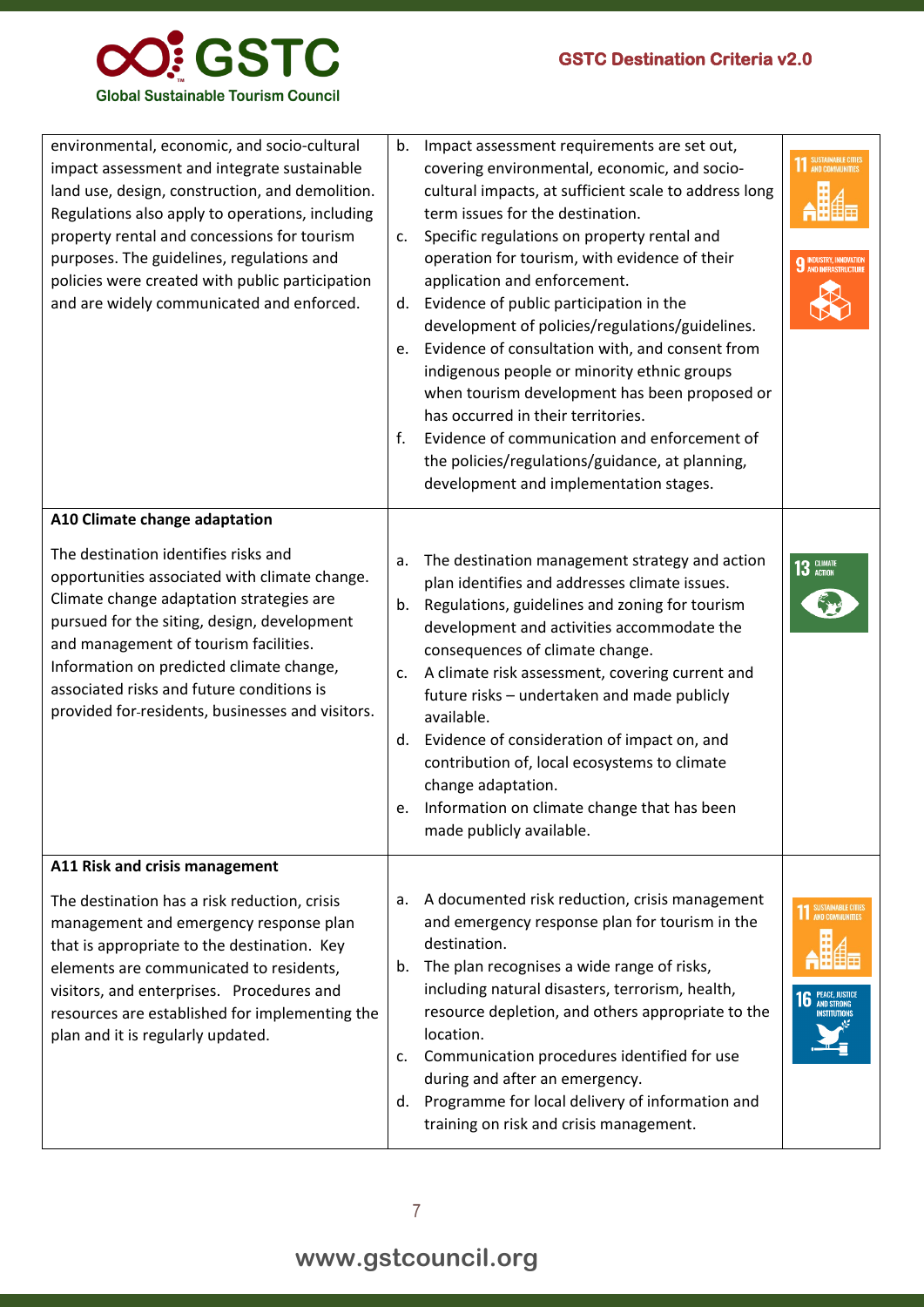

| <b>SECTION B: Socio-economic sustainability</b>                                                                                                                                                                                                                                                                                                                                            |                      |                                                                                                                                                                                                                                                                                                                                                                                                                                                                                              |                                                                                         |  |
|--------------------------------------------------------------------------------------------------------------------------------------------------------------------------------------------------------------------------------------------------------------------------------------------------------------------------------------------------------------------------------------------|----------------------|----------------------------------------------------------------------------------------------------------------------------------------------------------------------------------------------------------------------------------------------------------------------------------------------------------------------------------------------------------------------------------------------------------------------------------------------------------------------------------------------|-----------------------------------------------------------------------------------------|--|
| <b>B(a) Delivering local economic benefits</b>                                                                                                                                                                                                                                                                                                                                             |                      |                                                                                                                                                                                                                                                                                                                                                                                                                                                                                              |                                                                                         |  |
| B1 Measuring the economic contribution of<br>tourism<br>The direct and indirect economic contribution<br>of tourism to the destination's economy is<br>monitored and publicly reported. Appropriate<br>measures may include levels of visitor volume,<br>visitor expenditure, employment and<br>investment and evidence on the distribution<br>of economic benefits.                       | a.<br>b.<br>C.       | Programme of economic data gathering.<br>Annual reports on the direct and indirect<br>economic contribution of tourism in the<br>destination.<br>Data covering a range of measures of economic<br>impact (e.g. volume, expenditure, employment,<br>investment and spread of economic benefit in the<br>destination).                                                                                                                                                                         | NO<br>Poverty                                                                           |  |
| <b>B2 Decent work and career opportunities</b><br>The destination encourages and supports<br>career opportunities and training in tourism.<br>The destination's tourism enterprises commit<br>to providing equality of opportunity for local<br>employment, training and advancement, a<br>safe and secure working environment, and a<br>living wage for all.                              | a.<br>b.<br>c.<br>d. | Provision of relevant skills training<br>programmes/courses, available locally.<br>Statements of commitment by tourism<br>enterprises to the provision of decent work/<br>career opportunities.<br>Training and employment opportunities promoted<br>to and taken up by local people, including women,<br>young people, minorities and people with<br>disabilities.<br>Channels for checking working conditions and<br>receiving/handling grievances (e.g. involvement of<br>labour unions). | QUALITY<br>EDUCATIOI<br>5 GENDER<br>REDUCED<br><b>INEQUALITIES</b>                      |  |
| <b>B3 Supporting local entrepreneurs and fair</b><br>trade<br>The destination encourages the retention of<br>tourism spending in the local economy<br>through supporting local enterprises, supply<br>chains and sustainable investment. It<br>promotes the development and purchase of<br>local sustainable products based on fair trade<br>principles and that reflect the area's nature | a.<br>b.<br>c.       | Advice, finance or other support - available in the<br>destination for tourism-related SMEs.<br>Assistance with market access for local tourism-<br>related SMEs.<br>Action to encourage and assist local tourism<br>enterprises to purchase goods and services locally.                                                                                                                                                                                                                     | <b>DECENT WORK AND</b><br><b>ECONOMIC GROWTH</b><br><b>CONSUMPTION</b><br>AND PRODUCTIO |  |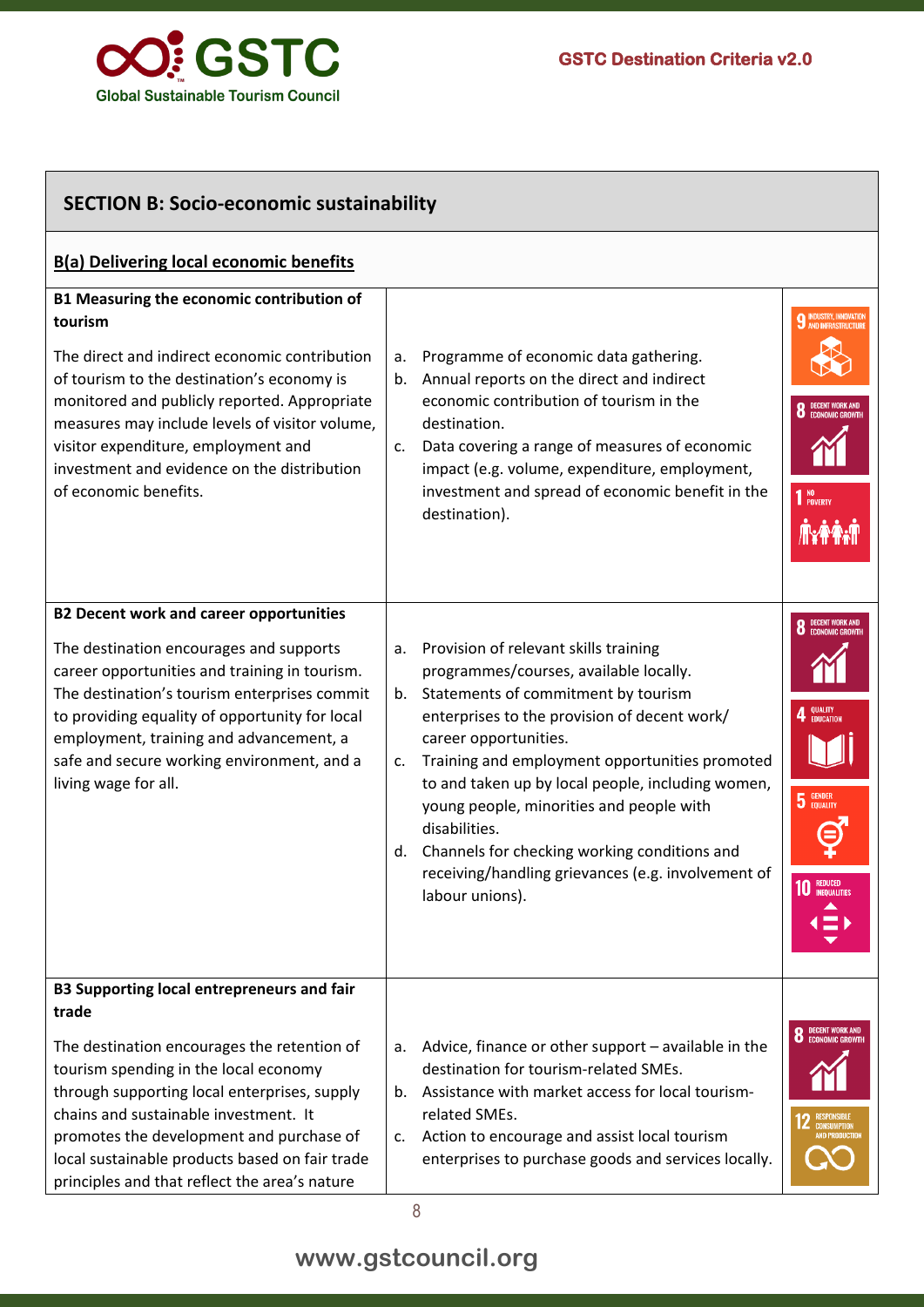

| and culture. These may include food and<br>beverages, crafts, performance arts,<br>agricultural products, etc.                                                                                                                                                                                                                                                                                                                                                                      | d.<br>e.                   | Initiatives to help local farmers, artisans and food<br>producers to engage in the tourism value chain.<br>Local produce and crafts identified, promoted and<br>available for sale to visitors in the destination.                                                                                                                                                                                                                                                                                                                                                                                                  | $2$ $\frac{\text{RRO}}{\text{HUNGER}}$                  |
|-------------------------------------------------------------------------------------------------------------------------------------------------------------------------------------------------------------------------------------------------------------------------------------------------------------------------------------------------------------------------------------------------------------------------------------------------------------------------------------|----------------------------|---------------------------------------------------------------------------------------------------------------------------------------------------------------------------------------------------------------------------------------------------------------------------------------------------------------------------------------------------------------------------------------------------------------------------------------------------------------------------------------------------------------------------------------------------------------------------------------------------------------------|---------------------------------------------------------|
| <b>B(b) Social wellbeing and impacts</b>                                                                                                                                                                                                                                                                                                                                                                                                                                            |                            |                                                                                                                                                                                                                                                                                                                                                                                                                                                                                                                                                                                                                     |                                                         |
| <b>B4 Support for community</b>                                                                                                                                                                                                                                                                                                                                                                                                                                                     |                            |                                                                                                                                                                                                                                                                                                                                                                                                                                                                                                                                                                                                                     |                                                         |
| The destination has a system to enable and<br>encourage enterprises, visitors, and the public<br>to contribute to community and sustainability<br>initiatives in a responsible manner.                                                                                                                                                                                                                                                                                              | a.<br>b.<br>c.             | Support for local community and sustainability<br>initiatives by local tourism enterprises is<br>encouraged and facilitated.<br>Schemes exist, and are promoted, for visitors to<br>support local community and sustainability<br>initiatives.<br>Volunteering and engagement with the<br>community does not involve intrusion or<br>exploitation.                                                                                                                                                                                                                                                                  | GOOD HEALTH<br>And Well-Being<br>QUALITY<br>Education   |
| <b>B5 Preventing exploitation and</b><br>discrimination                                                                                                                                                                                                                                                                                                                                                                                                                             |                            |                                                                                                                                                                                                                                                                                                                                                                                                                                                                                                                                                                                                                     |                                                         |
| The destination upholds international<br>standards on human rights. It has laws,<br>practices and an established code of conduct<br>to prevent and report on human trafficking,<br>modern slavery and commercial, sexual, or<br>any other form of exploitation, discrimination<br>and harassment of or against anyone,<br>particularly children, adolescents, women,<br>LGBT and other minorities. The laws and<br>established practices are publicly<br>communicated and enforced. | a.<br>b.<br>c.<br>d.       | Reference (title, date) to specific laws that pertain<br>in the destination regarding human rights,<br>exploitation, discrimination and harassment.<br>Evidence of communication and enforcement of<br>above laws and related good practice (including to<br>tourism enterprises and visitors).<br>Risk and impact analysis regarding human rights,<br>including human trafficking, modern slavery and<br>child labour - conducted regularly.<br>Destination and key tourism players are<br>signatories to the Code of Conduct for the<br>Protection of Children from Sexual Exploitation in<br>Travel and Tourism. | REDUCED<br>INEQUALITIES<br>PEACE, JUSTICI<br>And Strong |
| <b>B6 Property and user rights</b>                                                                                                                                                                                                                                                                                                                                                                                                                                                  |                            |                                                                                                                                                                                                                                                                                                                                                                                                                                                                                                                                                                                                                     |                                                         |
| Laws and regulations regarding property<br>rights and acquisitions are documented and<br>enforced. They comply with communal and<br>indigenous rights, ensure public consultation<br>and do not authorize resettlement without<br>free prior and informed consent and fair and<br>just compensation. Laws and regulations also<br>protect user and access rights to key<br>resources.                                                                                               | а.<br>b.<br>$\mathsf{C}$ . | Reference (title, date) to specific laws that pertain<br>in the destination regarding property rights and<br>acquisitions and user and access rights to<br>resources.<br>Reference in the above laws to communal and<br>indigenous rights, public consultation and<br>resettlement.<br>Evidence of enforcement of the above laws in the<br>context of tourism development and activity.                                                                                                                                                                                                                             |                                                         |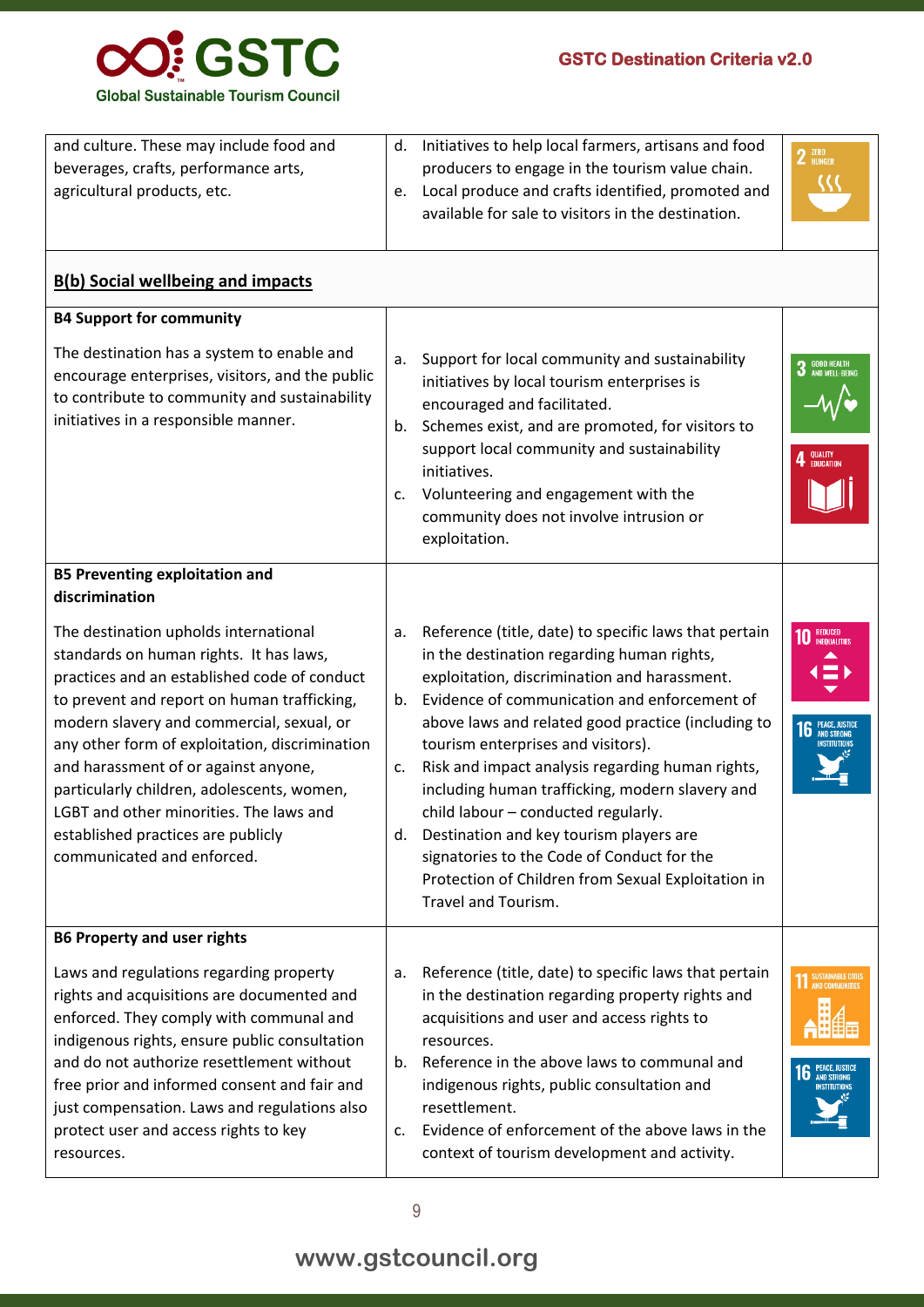

|                                                                                                                                                                                                                                                                                                                                                                                                                                                                                                                                                                                                                                                                                      | d.                               | Evidence of community consultation, consent and<br>compensation.                                                                                                                                                                                                                                                                                                                                                                                                                                                                                                           |                                          |
|--------------------------------------------------------------------------------------------------------------------------------------------------------------------------------------------------------------------------------------------------------------------------------------------------------------------------------------------------------------------------------------------------------------------------------------------------------------------------------------------------------------------------------------------------------------------------------------------------------------------------------------------------------------------------------------|----------------------------------|----------------------------------------------------------------------------------------------------------------------------------------------------------------------------------------------------------------------------------------------------------------------------------------------------------------------------------------------------------------------------------------------------------------------------------------------------------------------------------------------------------------------------------------------------------------------------|------------------------------------------|
| <b>B7 Safety and security</b><br>The destination has a system to monitor,<br>prevent, publicly report, and respond to<br>crime, safety, and health hazards that<br>addresses the needs of both visitors and<br>residents.                                                                                                                                                                                                                                                                                                                                                                                                                                                            | а.<br>b.<br>C <sub>1</sub>       | Security and health services are well established<br>and active in the destination.<br>The needs of visitors are identified and addressed<br>in the delivery of security and health services.<br>Tourism facilities are inspected for compliance<br>with safety and hygiene standards.                                                                                                                                                                                                                                                                                     | 3 GOOD HEALTH<br>3 AND WELL-BEING        |
| <b>B8 Access for all</b><br>Where practical, sites, facilities and services,<br>including those of natural and cultural<br>importance, are accessible to all, including<br>persons with disabilities and others who have<br>specific access requirements or other special<br>needs. Where sites and facilities are not<br>immediately accessible, access is afforded<br>through the design and implementation of<br>solutions that take into account both the<br>integrity of the site and such reasonable<br>accommodations for persons with access<br>requirements as can be achieved. Information<br>is made available on the accessibility of sites,<br>facilities and services. | a.<br>b.<br>c.<br>d.<br>e.<br>f. | The existence of any regulations and standards<br>regarding the accessibility of visitor sites, facilities<br>and services.<br>Consistent application of accessibility standards in<br>public facilities.<br>Data on the extent/proportion of visitor sites and<br>facilities that are accessible.<br>Evidence of programmes to improve access for<br>people with a range of access needs.<br>Information on accessibility included in<br>communications about the destination as a whole.<br>Details of accessibility included in visitor<br>information about key sites. | 3 GOOD HEALTH<br>REDUCED<br>Inequalities |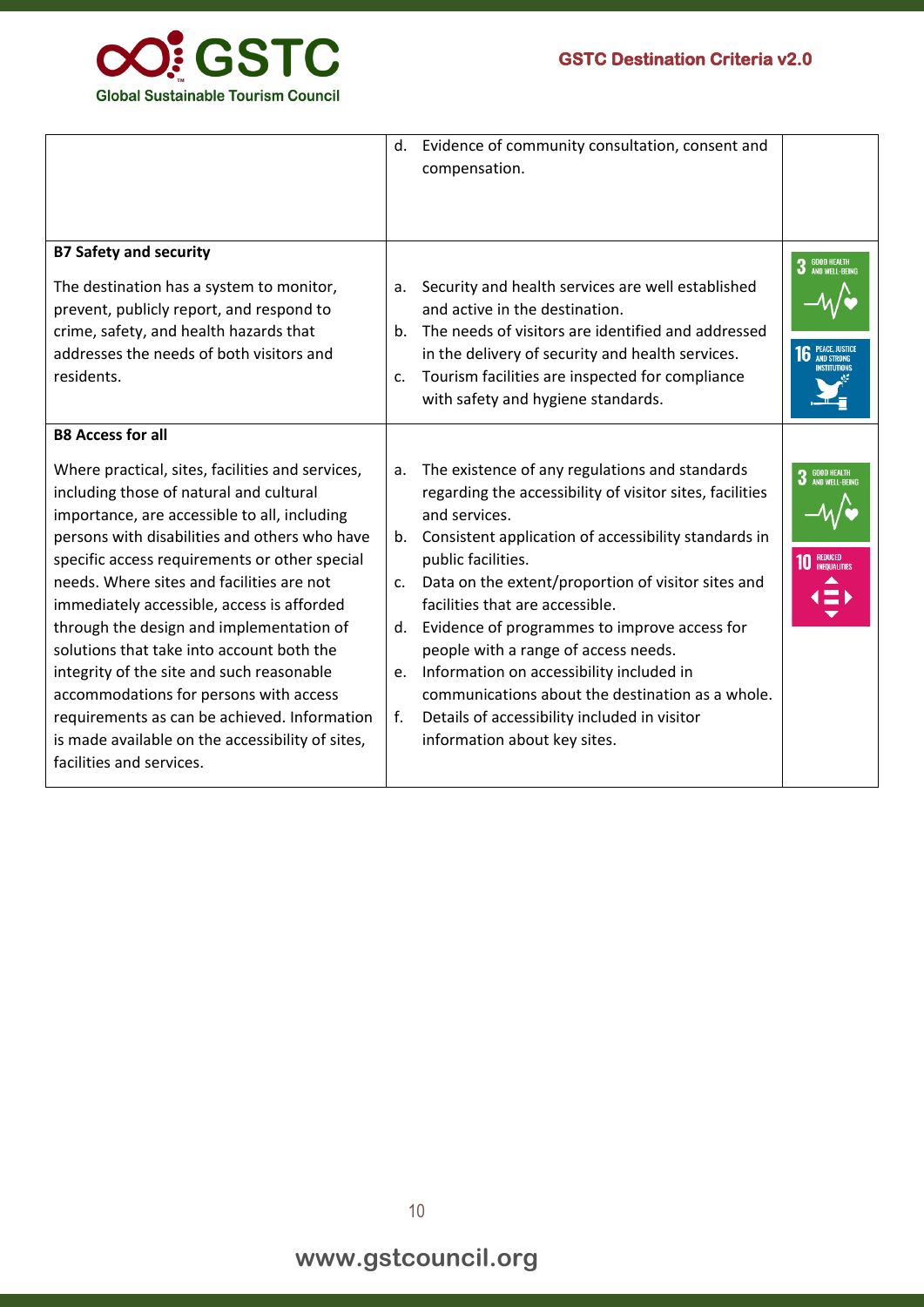

| <b>SECTION C: Cultural sustainability</b>                                                                                                                                                                                                                                                                                                                                                                                                                                                           |                                                                                                                                                                                                                                                                                                                                                                                                                                                                                      |                                                             |  |  |
|-----------------------------------------------------------------------------------------------------------------------------------------------------------------------------------------------------------------------------------------------------------------------------------------------------------------------------------------------------------------------------------------------------------------------------------------------------------------------------------------------------|--------------------------------------------------------------------------------------------------------------------------------------------------------------------------------------------------------------------------------------------------------------------------------------------------------------------------------------------------------------------------------------------------------------------------------------------------------------------------------------|-------------------------------------------------------------|--|--|
| C(a) Protecting cultural heritage                                                                                                                                                                                                                                                                                                                                                                                                                                                                   |                                                                                                                                                                                                                                                                                                                                                                                                                                                                                      |                                                             |  |  |
| <b>C1 Protection of cultural assets</b><br>The destination has a policy and system to<br>evaluate, rehabilitate, and conserve cultural<br>assets, including built heritage and cultural<br>landscapes.                                                                                                                                                                                                                                                                                              | Lists of cultural assets, including evaluation and<br>a.<br>indication of vulnerability.<br>Programme of rehabilitation and conservation of<br>b.<br>assets.<br>Mechanisms for using income from tourism to<br>c.<br>support conservation of cultural assets.                                                                                                                                                                                                                        |                                                             |  |  |
| <b>C2 Cultural artefacts</b><br>The destination has laws governing the proper<br>sale, trade, display, or gifting of historical and<br>archaeological artefacts. The laws are<br>enforced and publicly communicated,<br>including to tourism enterprises and visitors.                                                                                                                                                                                                                              | Reference to relevant laws relating to historical<br>a.<br>artefacts pertaining in the destination (title, date).<br>Evidence of communication of relevant laws to<br>b.<br>tourism enterprises and visitors.<br>Evidence of enforcement of relevant laws.<br>c.                                                                                                                                                                                                                     |                                                             |  |  |
| C3 Intangible heritage<br>The destination supports the celebration and<br>protection of intangible cultural heritage,<br>including local traditions, arts, music,<br>language, gastronomy and other aspects of<br>local identity and distinctiveness. The<br>presentation, replication and interpretation of<br>living culture and traditions is sensitive and<br>respectful, seeks to involve and benefit local<br>communities, and provides visitors with an<br>authentic and genuine experience. | Identification and listing of intangible cultural<br>a.<br>heritage.<br>Examples of celebration and visitor experiences of<br>b.<br>intangible cultural heritage (events, distinctive<br>products etc.).<br>Evidence of involvement of local and indigenous<br>c.<br>communities in developing and delivering visitor<br>experiences based on intangible cultural heritage.<br>Feedback from visitors and local communities on<br>d.<br>delivery of intangible heritage experiences. | <b>SUSTAINABLE CITIES</b><br>AND COMMUNITIES<br>CONSUMPTION |  |  |
| <b>C4 Traditional access</b><br>The destination monitors, protects, and when<br>necessary rehabilitates or restores local<br>community access to natural and cultural<br>sites.                                                                                                                                                                                                                                                                                                                     | Monitoring of accessibility to natural and cultural<br>a.<br>sites for the local community.<br>Evidence of engagement with the local community<br>b.<br>regarding traditional access.<br>Specific action to protect and/or rehabilitate local<br>c.<br>community access.                                                                                                                                                                                                             | AND COMMUNITIES                                             |  |  |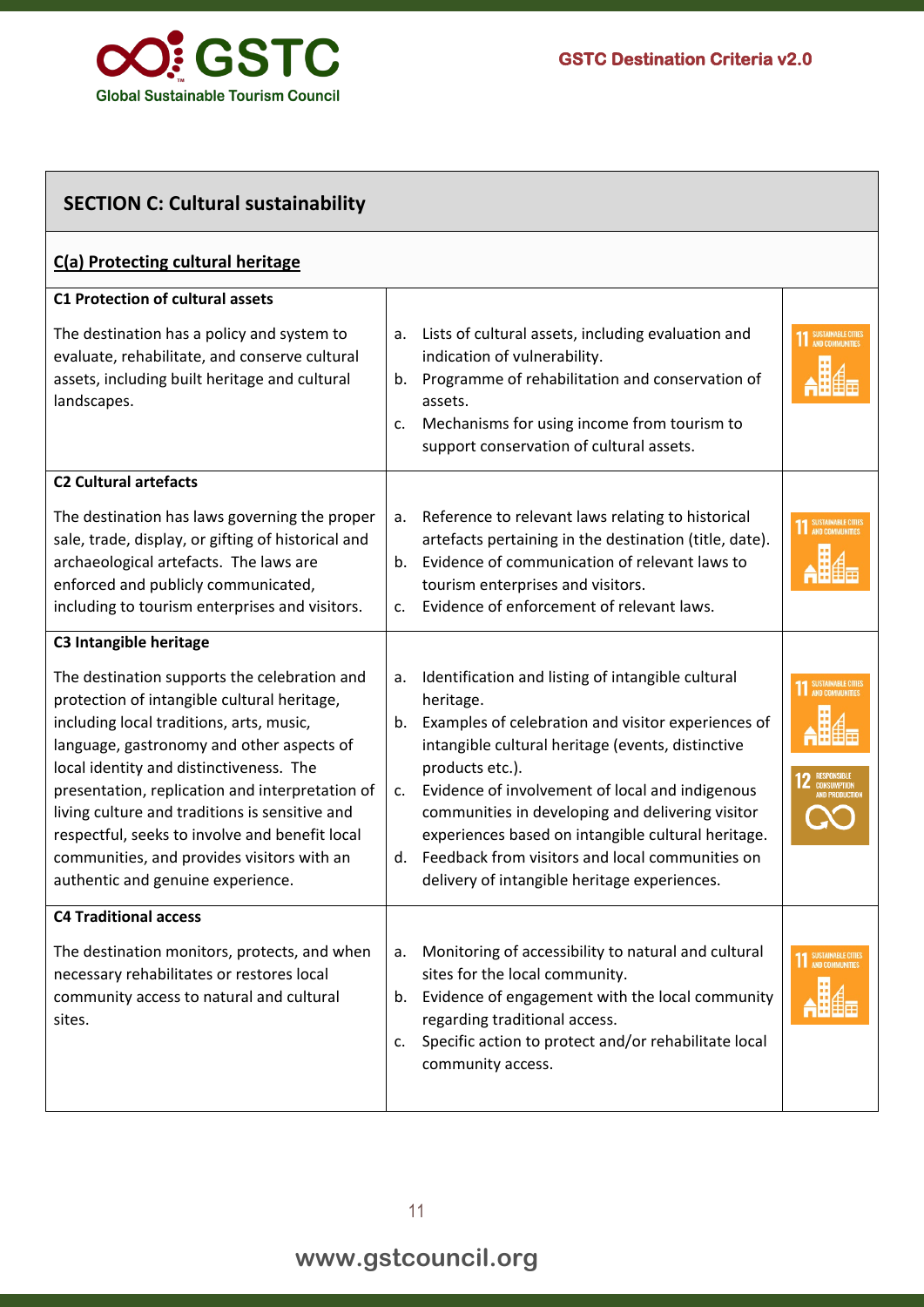

| <b>C5 Intellectual property</b>                                                                                                                                                                                                                                                                                                                                                                                                                                                    |                            |                                                                                                                                                                                                                                                                                                                                                                                                                                                                                                                                                |                                                                  |
|------------------------------------------------------------------------------------------------------------------------------------------------------------------------------------------------------------------------------------------------------------------------------------------------------------------------------------------------------------------------------------------------------------------------------------------------------------------------------------|----------------------------|------------------------------------------------------------------------------------------------------------------------------------------------------------------------------------------------------------------------------------------------------------------------------------------------------------------------------------------------------------------------------------------------------------------------------------------------------------------------------------------------------------------------------------------------|------------------------------------------------------------------|
| The destination has a system to contribute to<br>the protection and preservation of intellectual<br>property rights of communities and<br>individuals.                                                                                                                                                                                                                                                                                                                             | a.<br>b.<br>c.             | Reference to laws on intellectual property<br>pertaining in the destination (title, date).<br>Communication of intellectual property rights to<br>tourism stakeholders.<br>Evidence that intellectual property rights are<br>protected in the development of cultural<br>experiences for visitors.                                                                                                                                                                                                                                             | <b>PEACE, JUSTICE</b><br><b>AND STRONG</b><br><b>NSTITUTIONS</b> |
| C(b) Visiting cultural sites                                                                                                                                                                                                                                                                                                                                                                                                                                                       |                            |                                                                                                                                                                                                                                                                                                                                                                                                                                                                                                                                                |                                                                  |
| C6 Visitor management at cultural sites<br>The destination has a system for the<br>management of visitors within and around<br>cultural sites, which takes account of their<br>characteristics, capacity and sensitivity and<br>seeks to optimize visitor flow and minimize<br>adverse impacts. Guidelines for visitor<br>behaviour at sensitive sites and cultural<br>events are made available to visitors, tour<br>operators and guides before and at the time<br>of the visit. | a.<br>b.<br>c.<br>d.<br>e. | Monitoring of visitor flows and impact on cultural<br>sites, with results shared across the destination.<br>Evidence of action to manage tourism-related<br>impacts in or around cultural sites.<br>Existence and distribution of published guidelines<br>on visitor behaviour at sensitive sites and cultural<br>events and periodic monitoring of compliance.<br>A code of practice for tour operators and tour<br>guides and/or other engagement with them on<br>visitor management at cultural sites.<br>Provision of training for guides. | <b>CONSUMPTION</b><br><b><i>AND PRODUCTION</i></b>               |
| <b>C7 Site interpretation</b><br>Accurate interpretative material is provided<br>which informs visitors of the significance of<br>the cultural and natural aspects of the sites<br>they visit. The information is culturally<br>appropriate, developed with host community<br>collaboration, and clearly communicated in<br>languages pertinent to visitors and residents.                                                                                                         | a.<br>b.<br>c.<br>d.       | Provision of informative interpretative material on<br>site and in formats that are accessible pre-arrival.<br>Evidence that interpretative material has been<br>well researched and is accurate.<br>Interpretation material that identifies the<br>significance and sensitivity/fragility of sites.<br>Evidence of host community collaboration in<br>preparation of relevant interpretative material.                                                                                                                                        | <b>QUALITY</b><br><b>T</b> EDUCATION                             |
|                                                                                                                                                                                                                                                                                                                                                                                                                                                                                    | е.                         | Interpretative material available in relevant<br>languages.                                                                                                                                                                                                                                                                                                                                                                                                                                                                                    |                                                                  |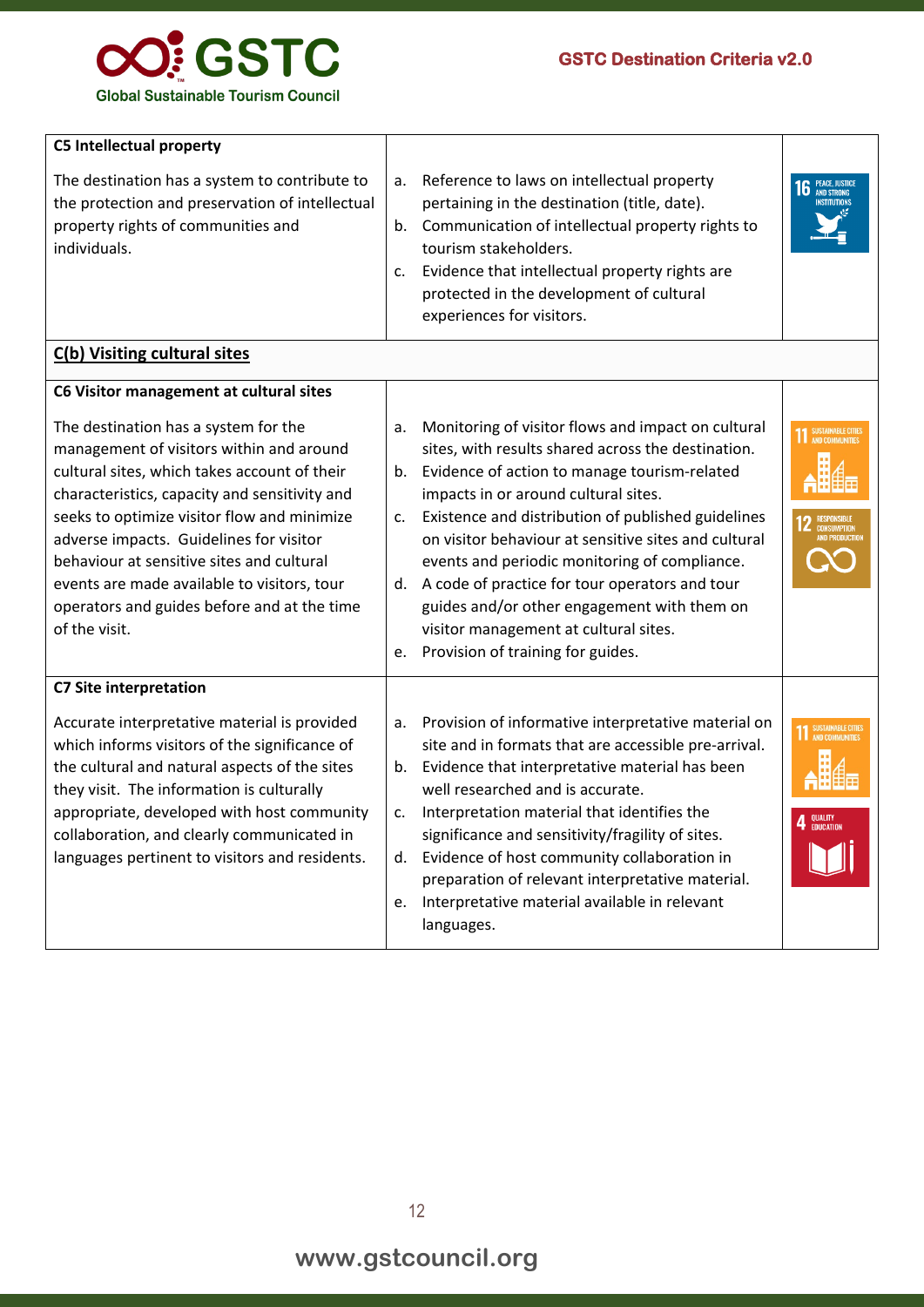

| <b>SECTION D: Environmental sustainability</b>                                                                                                                                                                                                                                                                                                                                                                                                            |                                                                                                                                                                                                                                                                                                                                                                                                                                                                                                                                                                                                                                                                                                                 |                                                          |  |  |  |
|-----------------------------------------------------------------------------------------------------------------------------------------------------------------------------------------------------------------------------------------------------------------------------------------------------------------------------------------------------------------------------------------------------------------------------------------------------------|-----------------------------------------------------------------------------------------------------------------------------------------------------------------------------------------------------------------------------------------------------------------------------------------------------------------------------------------------------------------------------------------------------------------------------------------------------------------------------------------------------------------------------------------------------------------------------------------------------------------------------------------------------------------------------------------------------------------|----------------------------------------------------------|--|--|--|
| D(a) Conservation of natural heritage                                                                                                                                                                                                                                                                                                                                                                                                                     |                                                                                                                                                                                                                                                                                                                                                                                                                                                                                                                                                                                                                                                                                                                 |                                                          |  |  |  |
| D1 Protection of sensitive environments<br>The destination has a system to monitor,<br>measure and respond to the impacts of<br>tourism on the natural environment, conserve<br>ecosystems, habitats and species, and prevent<br>the introduction and spread of invasive<br>species.                                                                                                                                                                      | List of natural heritage sites and assets, indicating<br>a.<br>type, conservation status and vulnerability.<br>Programmes to conserve biodiversity and natural<br>b.<br>heritage.<br>Programmes to eradicate and control invasive<br>c.<br>species.<br>Action to identify, monitor and mitigate tourism<br>d.<br>impacts on biodiversity and natural heritage.<br>Mechanisms for using income from tourism to<br>e.<br>support conservation of natural assets.                                                                                                                                                                                                                                                  | <b>14 LIFE</b> BELOW WATER<br>$15$ $\frac{LIF}{ON LAND}$ |  |  |  |
|                                                                                                                                                                                                                                                                                                                                                                                                                                                           | Communications with visitors and enterprises on<br>f.<br>reducing spread of alien species.                                                                                                                                                                                                                                                                                                                                                                                                                                                                                                                                                                                                                      |                                                          |  |  |  |
| D2 Visitor management at natural sites<br>The destination has a system for the<br>management of visitors within and around<br>natural sites, which takes account of their<br>characteristics, capacity and sensitivity and<br>seeks to optimize visitor flow and minimize<br>adverse impacts. Guidelines for visitor<br>behaviour at sensitive sites are made available<br>to visitors, tour operators and guides before<br>and at the time of the visit. | Monitoring of visitor flows and impact on natural<br>a.<br>sites, with results shared across the destination.<br>Evidence of action to manage and mitigate<br>b.<br>tourism-related impacts in or around natural sites.<br>Existence and distribution of published guidelines<br>c.<br>on visitor behaviour at sensitive sites, and periodic<br>monitoring of compliance.<br>A code of practice for tour operators and tour<br>d.<br>guides and/or other engagement with them on<br>visitor management at natural sites.<br>e. Cooperation with local conservation bodies to<br>identify environmental risks associated with<br>tourism and measures to reduce them.<br>Provision of training for guides.<br>f. | LIFE<br>BELOW WATER<br>$15$ $\frac{UFE}{ON LAND}$        |  |  |  |
| <b>D3 Wildlife interaction</b><br>The destination has a system to ensure<br>compliance with local, national, and<br>international laws and standards for wildlife<br>interactions. Interactions with free roaming<br>wildlife, taking into account cumulative<br>impacts, are non-invasive and responsibly<br>managed to avoid adverse impacts on the                                                                                                     | Reference (title, date) to international, national<br>а.<br>and local laws that apply in the destination<br>regarding interaction with wildlife.<br>Endorsement of international standards for<br>b.<br>wildlife viewing for both marine and terrestrial<br>species.                                                                                                                                                                                                                                                                                                                                                                                                                                            | <b>14 LIFE</b> BELOW WATER                               |  |  |  |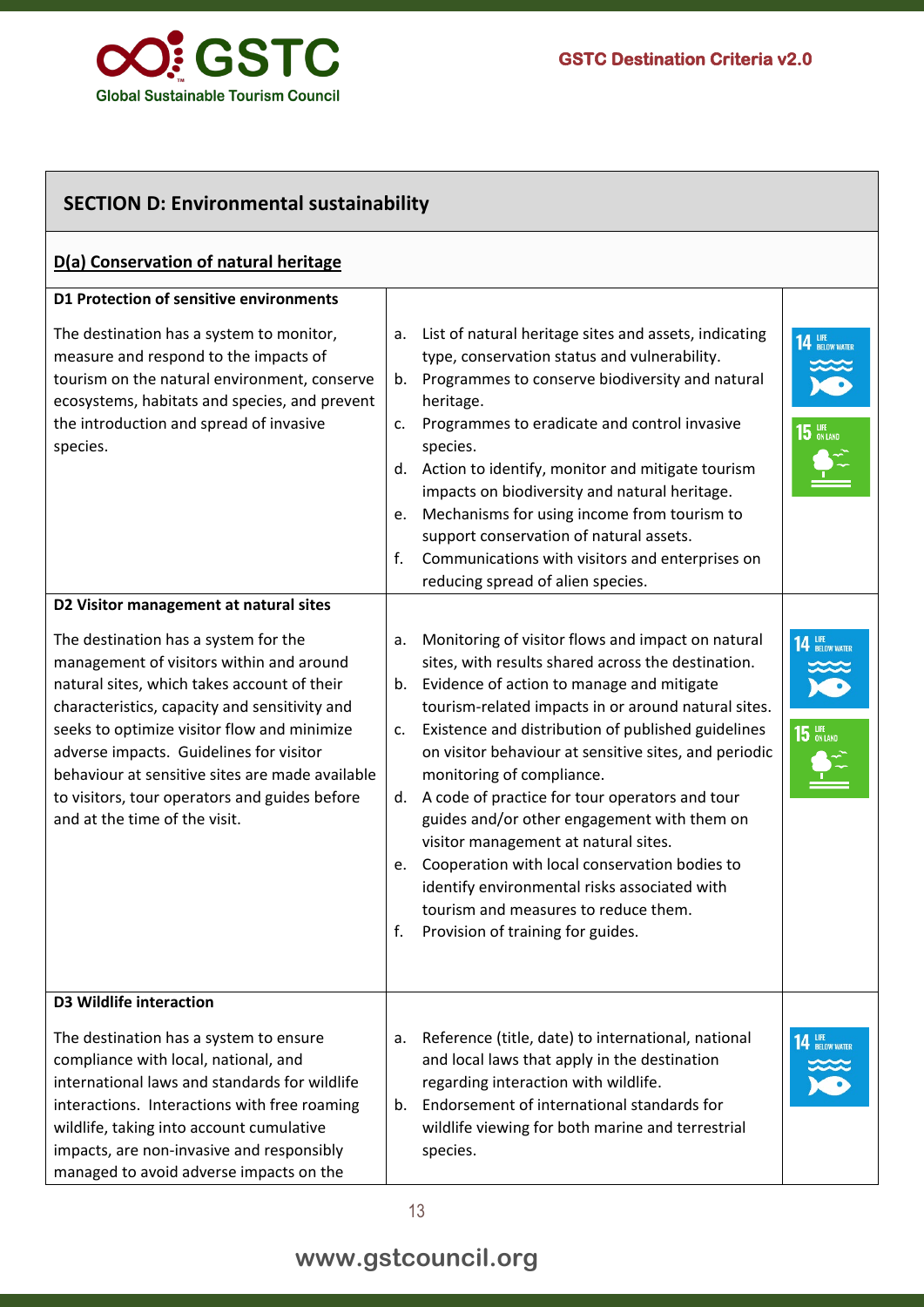

| animals concerned and on the viability and<br>behaviour of populations in the wild.                                                                                                                                                                                                                                                                                                                                                                                                                                                                                                                                                        | c.<br>d.<br>e.<br>f.                   | Distribution of a code of practice for wildlife<br>interaction, including viewing, which reflects<br>international standards.<br>System for checking compliance with regulations,<br>and code of practice amongst tourism operations.<br>Actions to monitor wildlife wellbeing and<br>minimize disturbance, in locations where<br>interactions occur.<br>Provision of information to visitors on harmful<br>wildlife interaction, such as touching and feeding.                                                                                                                                                                                                                                                                                                                                                                                                                                                                                                                                                                                                    | $15$ ON LAND                               |
|--------------------------------------------------------------------------------------------------------------------------------------------------------------------------------------------------------------------------------------------------------------------------------------------------------------------------------------------------------------------------------------------------------------------------------------------------------------------------------------------------------------------------------------------------------------------------------------------------------------------------------------------|----------------------------------------|--------------------------------------------------------------------------------------------------------------------------------------------------------------------------------------------------------------------------------------------------------------------------------------------------------------------------------------------------------------------------------------------------------------------------------------------------------------------------------------------------------------------------------------------------------------------------------------------------------------------------------------------------------------------------------------------------------------------------------------------------------------------------------------------------------------------------------------------------------------------------------------------------------------------------------------------------------------------------------------------------------------------------------------------------------------------|--------------------------------------------|
| D4 Species exploitation and animal welfare                                                                                                                                                                                                                                                                                                                                                                                                                                                                                                                                                                                                 |                                        |                                                                                                                                                                                                                                                                                                                                                                                                                                                                                                                                                                                                                                                                                                                                                                                                                                                                                                                                                                                                                                                                    |                                            |
| The destination has a system to ensure<br>compliance with local, national, and<br>international laws and standards that seek to<br>ensure animal welfare and conservation of<br>species (animals, plants and all living<br>organisms). This includes the harvesting or<br>capture, trade, display, and sale of wildlife<br>species and their products. No species of wild<br>animal is acquired, bred or held captive,<br>except by authorized and suitably equipped<br>persons and for properly regulated activities.<br>Housing, care and handling of all wild and<br>domestic animals meets the highest standards<br>of animal welfare. | a.<br>b.<br>C.<br>d.<br>e.<br>t.<br>g. | Reference (title, date) to specific international,<br>national and local laws, standards and guidelines<br>that apply in the destination regarding animal<br>welfare and conservation of species.<br>Notification of laws, standards and guidelines to<br>tourism enterprises and guides.<br>A system for inspection of the conditions of<br>captive wildlife and domestic animals, including<br>their housing and handling.<br>Licensing and checking of qualifications of<br>personnel responsible for captive wildlife.<br>Action to promote the Convention on<br>International Trade in Endangered Species (CITES)<br>in the tourism sector and to ensure compliance<br>with it.<br>Provision of information to visitors on avoiding<br>trade in endangered species, e.g. in purchase of<br>souvenirs derived from threatened species of<br>wildlife notified by IUCN or CITES.<br>Enforcement of legislation to ensure that any<br>hunting activity is part of a scientifically based,<br>properly managed and strictly enforced approach<br>to conservation. | <b>14 LIFE</b> BELOW WATER<br>$15$ an land |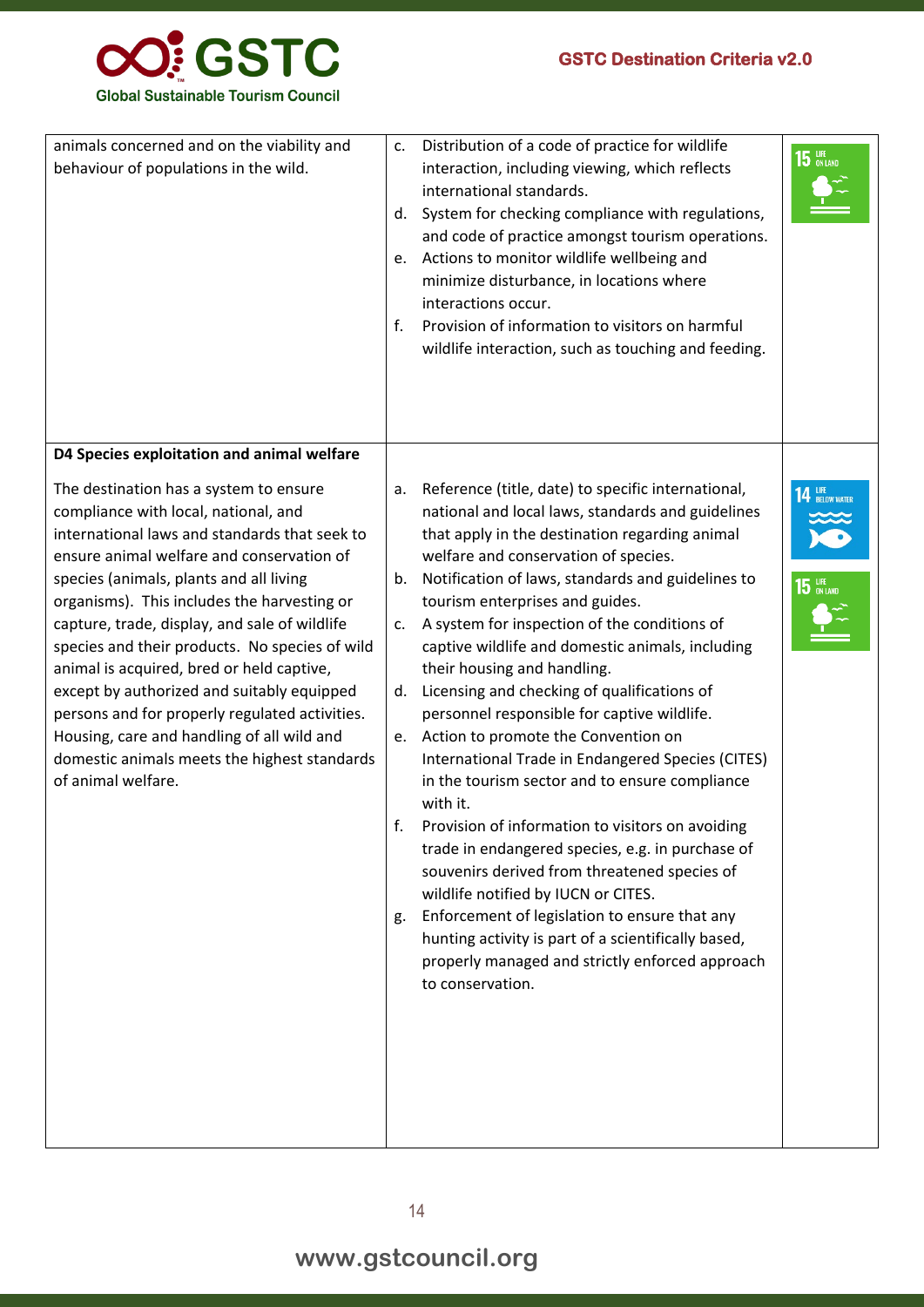

#### **D(b) Resource management**

| <b>D5 Energy conservation</b>                                                                                                                                                                                                                                                                                                                                                                     |                            |                                                                                                                                                                                                                                                                                                                                                                                                                                                                                                                                                             |                                                              |
|---------------------------------------------------------------------------------------------------------------------------------------------------------------------------------------------------------------------------------------------------------------------------------------------------------------------------------------------------------------------------------------------------|----------------------------|-------------------------------------------------------------------------------------------------------------------------------------------------------------------------------------------------------------------------------------------------------------------------------------------------------------------------------------------------------------------------------------------------------------------------------------------------------------------------------------------------------------------------------------------------------------|--------------------------------------------------------------|
| The destination has targets to reduce energy<br>consumption, improve efficiency in its use, as<br>well as increase the use of renewable energy.<br>The destination has a system to encourage<br>enterprises to measure, monitor, reduce, and<br>publicly report their contribution to these<br>targets.                                                                                           | a.<br>b.<br>c.<br>d.       | Energy consumption targets are publicised and<br>promoted.<br>Programme to increase energy efficiency $-$ e.g.<br>promoting and supporting insulation.<br>Investment in renewable energy and percent of<br>total provision/consumption.<br>Support and incentives for energy monitoring and<br>reduction by enterprises.                                                                                                                                                                                                                                    | AFFORDABLE AND<br>CLEAN ENERGY                               |
| D6 Water stewardship                                                                                                                                                                                                                                                                                                                                                                              |                            |                                                                                                                                                                                                                                                                                                                                                                                                                                                                                                                                                             |                                                              |
| The destination encourages enterprises to<br>measure, monitor, publicly report and manage<br>water usage. Water risk in the destination is<br>assessed and documented. In cases of high<br>water risk, water stewardship goals are<br>identified and actively pursued with<br>enterprises, to ensure that tourism use does<br>not conflict with the needs of local<br>communities and ecosystems. | a.<br>b.<br>c.<br>d.<br>e. | Provision of guidance and support for monitoring<br>and reduction of water usage by enterprises.<br>Program to regularly assess water risk.<br>Setting, publication and enforcement of water<br>stewardship goals, where water risk has been<br>assessed as high.<br>Monitoring and control of sources and volume of<br>water used for tourism purposes and its effect on<br>local communities and ecosystems. Promotion<br>and checking of adherence to goals by tourism<br>enterprises.<br>Visitor information on water risk and minimising<br>water use. | <b>6</b> CLEAN WATER                                         |
| D7 Water quality                                                                                                                                                                                                                                                                                                                                                                                  |                            |                                                                                                                                                                                                                                                                                                                                                                                                                                                                                                                                                             |                                                              |
| The destination monitors water quality for<br>drinking, recreational and ecological purposes<br>using quality standards. The monitoring<br>results are publicly available, and the<br>destination has a system to respond in a<br>timely manner to water quality issues.                                                                                                                          | a.<br>b.<br>c.<br>d.<br>e. | Programme of water quality monitoring.<br>Existence of data and reports on water quality.<br>Monitoring bathing water, with certification and<br>identification of sites reaching set standards.<br>Evidence of actions to improve water quality.<br>Information for visitors on quality of local drinking<br>water, to encourage use as alternative to bottled<br>water.                                                                                                                                                                                   | <b>GOOD HEALTH</b><br>AND WELL-BEING<br><b>6</b> CLEAN WATER |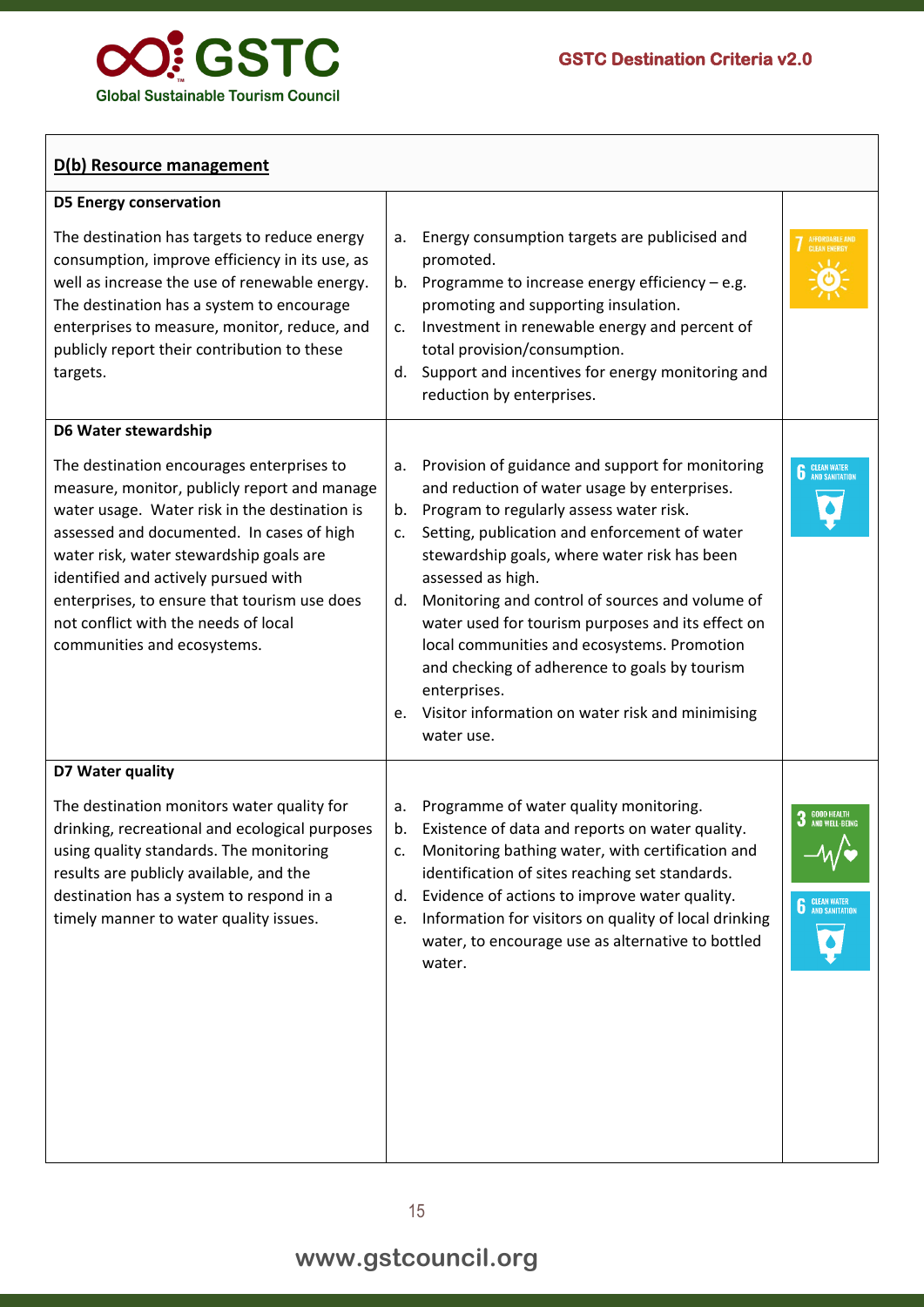

#### **D(c) Management of waste and emissions D8 Wastewater** The destination has clear and enforced guidelines in place for the siting, maintenance and testing of discharge from septic tanks and wastewater treatment systems. The destination ensures that wastes are properly treated and reused or released safely without adverse impacts on the local population and the environment. a. Written guidelines and regulations on wastewater treatment. b. System of enforcing guidelines amongst enterprises. c. Monitoring/testing of released wastewater. d. Provisional of sustainable municipal water treatment systems, for use by the tourism sector, where practical and appropriate. **D9 Solid waste** The destination measures and reports on its generation of waste and sets targets for its reduction. It ensures solid waste is properly treated and diverted from landfill, with provision of a multiple-stream collection and recycling system which effectively separates waste by type. The destination encourages enterprises to avoid, reduce, reuse, and recycle solid waste, including food waste. Action is taken to eliminate or reduce singleuse items, especially plastics. Any residual solid waste that is not reused or recycled is disposed of safely and sustainably. a. Waste monitoring programme, with results and targets published. b. Coordinated campaign/advice/support with tourism enterprises on waste management, including food waste. c. Campaign to reduce/eliminate single use items, especially plastics. d. Waste management programme for public offices and facilities. e. Provision of a collection and recycling system, with at least four streams (i.e. organic, paper, metal, glass and plastic). f. Provision of sustainable system for disposal of residual waste. g. Campaign to eliminate dropping of litter, including by visitors, and to keep public spaces clean. h. Adequate bins for separated waste disposal. **D10 GHG emissions and climate change mitigation**  The destination has targets to reduce greenhouse gas emissions, and implements and reports on mitigation policies and actions. Enterprises are encouraged to measure, monitor, reduce or minimise, publicly report and mitigate greenhouse gas emissions from all aspects of their operation (including from suppliers and service providers). Offsetting of any remaining emissions is encouraged. a. Published target for percentage of emissions reduction by specified date. b. Annual climate report, including monitoring and mitigation actions. c. Supported campaign or other engagement with tourism enterprises on reduction and mitigation of emissions. d. Action to reduce emissions from public sector operations. e. Information for enterprises and visitors on offsetting schemes that meet recognised standards.